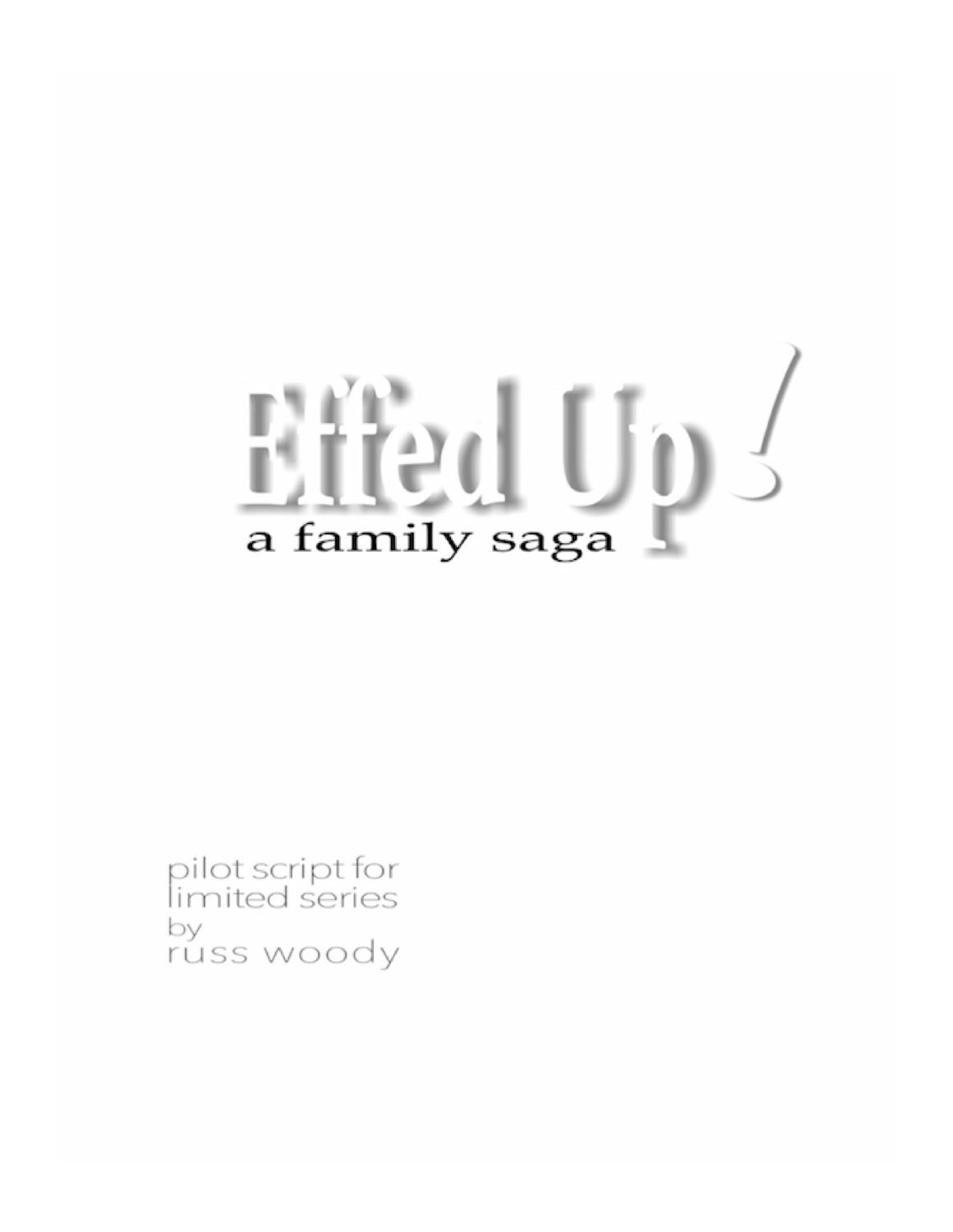*"Effed Up!"*

By

Russ Woody

**FADE IN:**

RUSSELL NIRTH, mid-30s, handsome, somber, wearing a dark suit. He trudges uphill in the summer heat of Sacramento.

> RUSSELL (V.O.) When one of your parents dies, it can hit you like a brick in the head.

PULL BACK to see...

## **EXT. HILLSIDE GRAVE SITE - DAY**

FIFTEEN OR TWENTY MOURNERS are gathering. Russell arrives at the side of a casket over an open grave.

> RUSSELL (V.O.) I remember a few days ago seeing my

mother lying in a hospital bed, tubes running in and out of her like a 30s switchboard. The next thing I know, I'm staring into a giant void...

A PRIEST looks over the obsequies he will read, as Russell takes his place and finds himself standing next to a NUN. The Nun and he exchange a look.

> NUN I'm so sorry for your loss, Mr. Nirth.

> > RUSSELL

Thank you.

NUN I hope your family is of great comfort to you in this difficult time.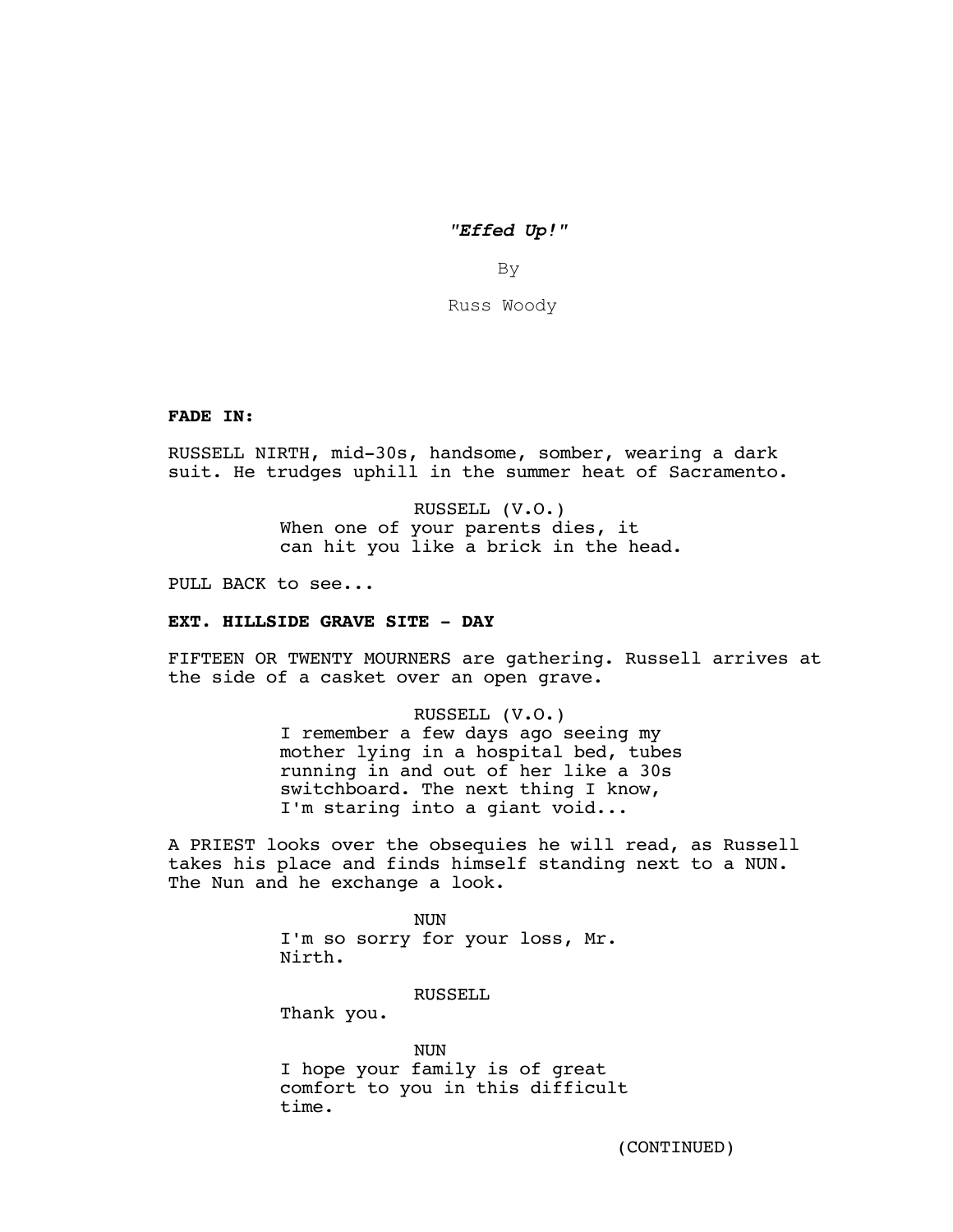RUSSELL Oh, well, not, they're... uh, thanks.

A beat.

NUN My mother passed last year.

RUSSELL

I'm sorry.

```
NUN
```
I remember I was tending Monsignor Sigratto's radishes when Sister Margaret Rose came out to tell me the news... (then) It's funny how you remember exactly what you were doing the moment you get bad news...

RUSSELL Yes, it's funny.

BECKY (O.C.) Oh God, Russell, yes, that's so good... so good...

# **INT. RUSSELL'S BEDROOM - FLASHBACK**

CAMERA TRACKS CLOSE ALONG THE FLOOR beside Russell's bed (we still don't see anybody).

> BECKY (O.C.) Oh, God ...and there's five of 'em... EMTs rollin' 'em in... and, oh yeah, God yes!...

We see CLOTHES STREWN about in a haphazard fashion -- a man's shirt, his tie, his slacks, wildly intermingled with white nylons, a white sneaker, a NURSE'S UNIFORM.

> BECKY (O.C.) (CONT'D) ...all from the same TA... uh-huh, that's it, yes... they're all in bad shape. Bad shape...

CAMERA EMERGES over the crest of the bed, where we finally see BECKY, just the TOP HALF, her head on a pillow, her arms bound above to the headboard by surgical tape.

> BECKY (CONT'D) ...and one of 'em, his eye hanging out of socket, his arm on ice... in other room... Oh God, yes, right (MORE)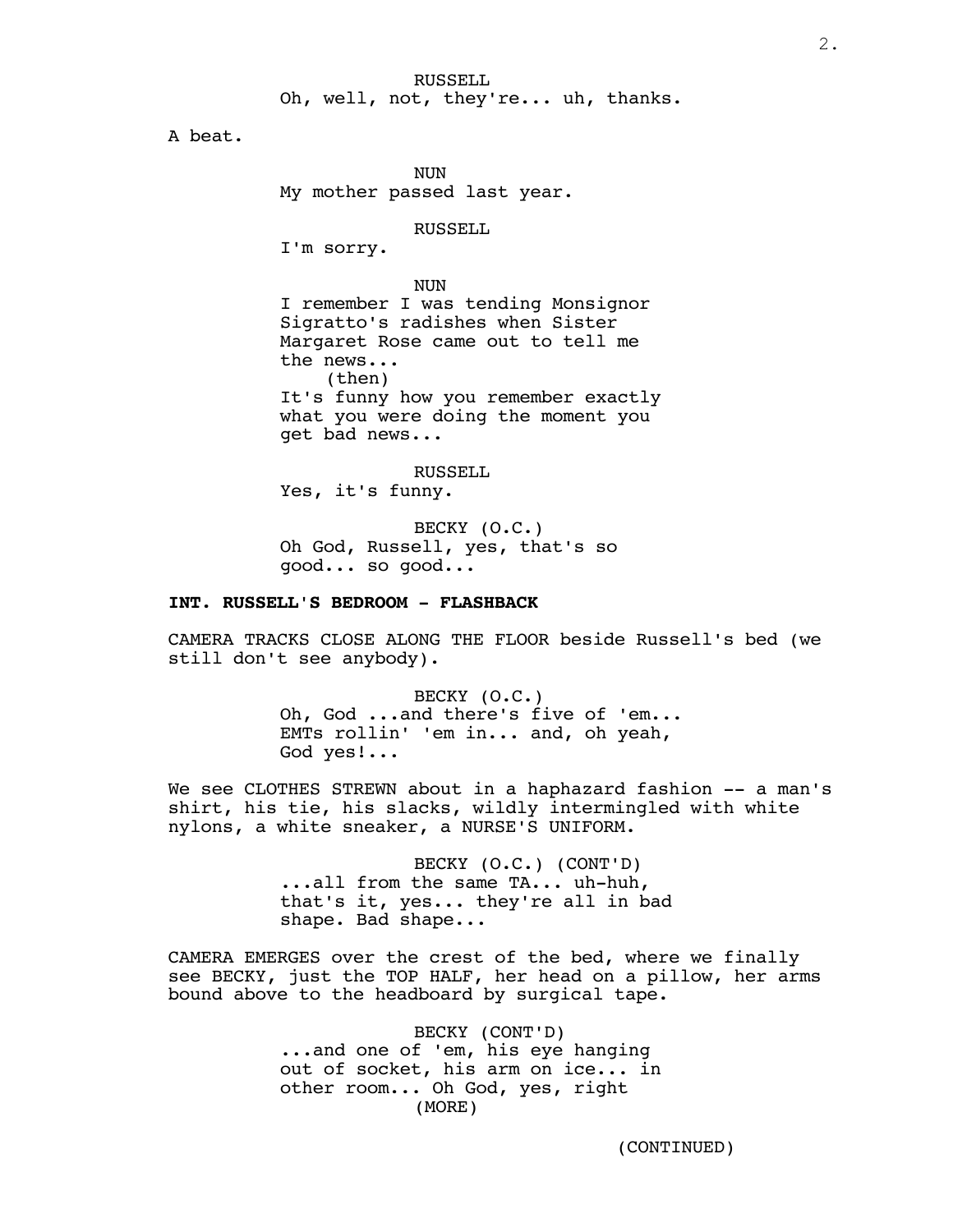BECKY (CONT'D) there, right there! Jesus, Russell, your tongue is... is amazing... and that guy's tongue, he bit it off... You're so good! Feels so good! And then I realize I'm standing on his liver... (she stops, looks down at Russell) What's the matter?

Russell crawls into frame.

RUSSELL Well... it's just, uh...

**BECKY** You don't like this? 'Cause I've never been so turned on. God, I can't wait to do this to you.

RUSSELL To me? Uh, hmmmph...

Russell rethinks, then edges back out of frame... as Becky throws her head back, picks up where she left off.

> BECKY Oh yeah, baby, that's right, uh-huh... (writhing) ...so his intestines come rolling out, drop on floor... and his pelvic... his area, couldn't find... penis...

She stops, realizing Russell has stopped.

BECKY (CONT'D)

What?

RUSSELL Nothing... I just... (an idea) Hold on!

He tears off some surgical tape, slaps it across her mouth.

RUSSELL (CONT'D)

Okay.

He smiles, pleased with this, as he disappears again to continue his efforts. Becky mumbles her approval.

**SFX: PHONE RINGS**

ANSWERING MACHINE It's Russell. Leave a message.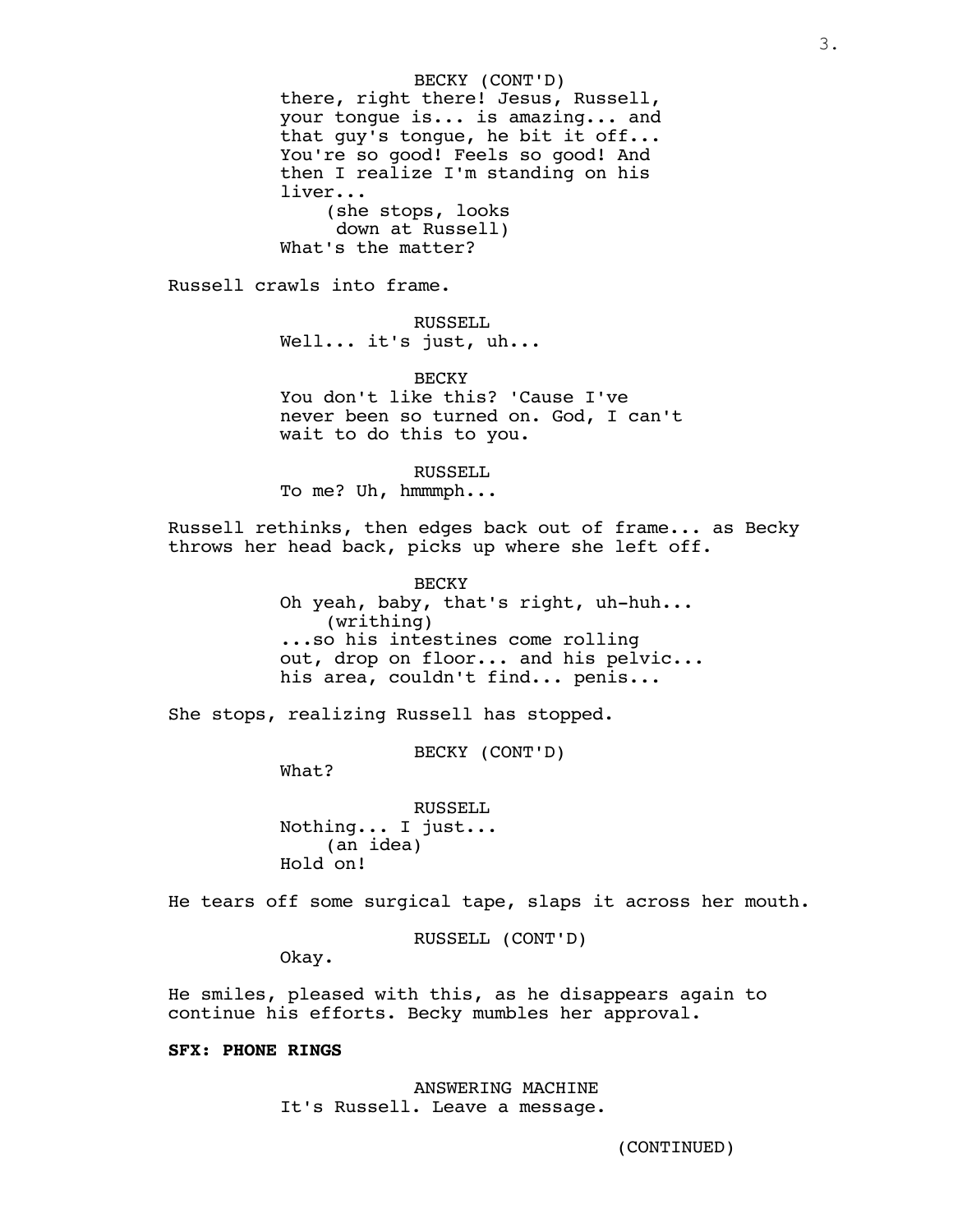PAUL'S VOICE (ON ANSWERING MACHINE) Russell T.? It's your dad. Yell-ow? Russell? Ya there? Russell T.? It's your dad. Very important... Russell sits up, looks apologetically at Becky, picks up. RUSSELL (to phone) Dad? What's up? PAUL (ON PHONE) Russell. I'm afraid it's your mother. Becky moans plaintively to Russell. PAUL (ON PHONE) (CONT'D) What's that noise? RUSSELL Oh, I taped a woman to the bed. What about Mom? PAUL (ON PHONE) Well, she's he's very sick. And I'm pretty sure it's real this time. RUSSELL Uh-huh... PAUL (ON PHONE) In fact, I think she's dying. RUSSELL Right. Boy, that's no good. Becky groans loudly and thrusts her pelvis against Russell. RUSSELL (CONT'D) Listen, Dad, can I call you back in a little -- PAUL (ON PHONE) We found some blood in her poop this morning, so I took her over to the hospital. There was some greenishblack chunks of somethin' or other in there. Kinda spongy. Fell apart when I poked it with a pencil 'cause-- RUSSELL Right, right, I don't need all the--

> PAUL (ON PHONE) Dunno what in the hell it was. (MORE)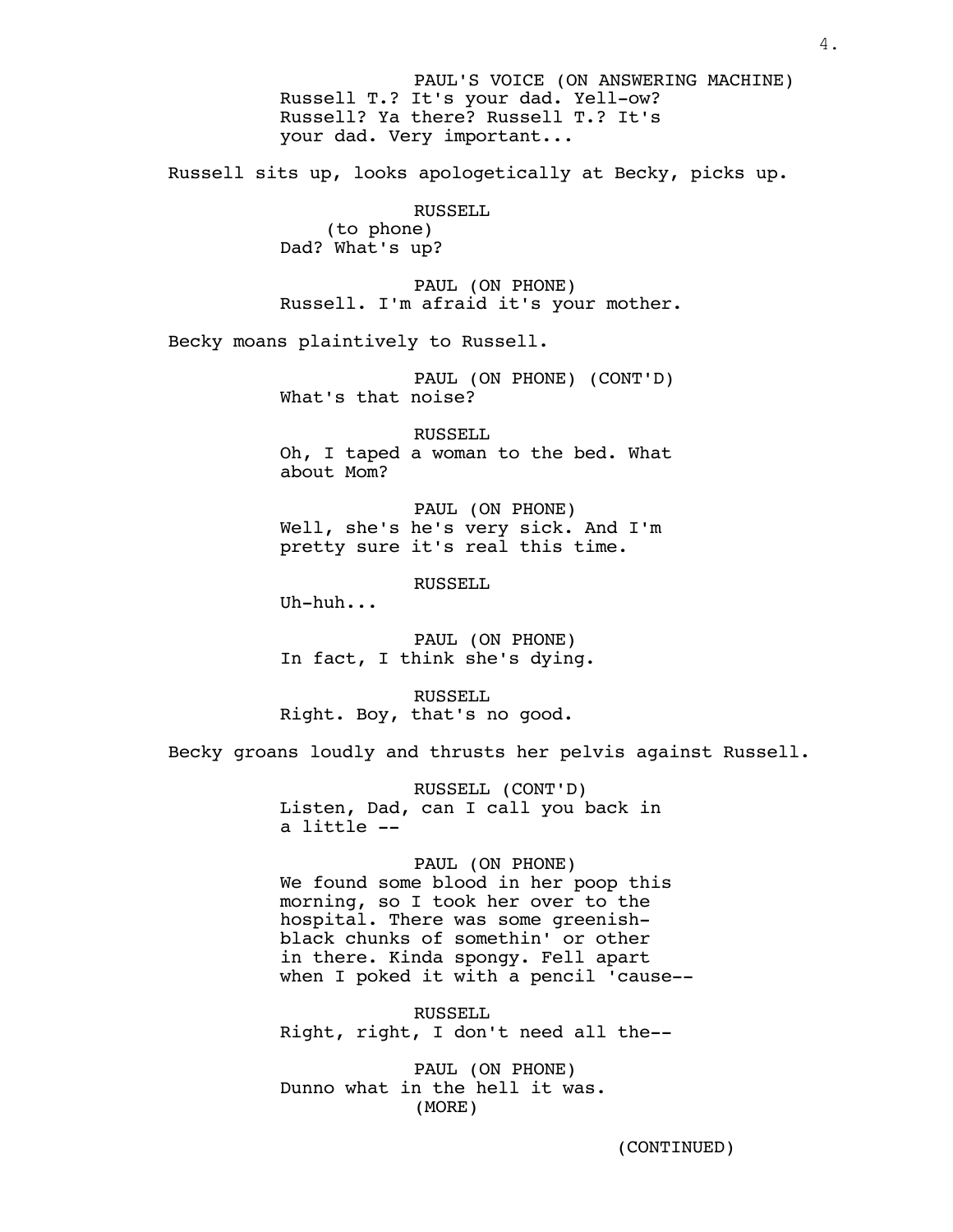PAUL (ON PHONE) (CONT'D) Looked like it mighta been a chunk of her spleen or something. Maybe tofu.

Russell realizes his lust doesn't stand a chance, sits back, reaches over and pulls the tape off Becky's mouth.

> RUSSELL So, what hospital did you say she's at?

# **INT. HOSPITAL ROOM - DAY**

The small, seemingly harmless woman in the hospital bed is HELEN NIRTH. To the untrained eye, she looks like sweet little old lady.

> PAUL (ON PHONE) St. Matthew's over here on Sunrise.

In a chair beside the bed, Russell's father, PAUL NIRTH, a nice looking man, mid 60s, sits calmly reading something by Louis L'amour.

#### HELEN

Paul?

He keeps reading, hoping to continue doing so without having to deal with whatever bullshit she wants now.

> HELEN (CONT'D) Goddamnit, Paul, you're ignoring me!

He looks up from his book, casts a weary eye in her direction.

PAUL (with a sigh) Yes, Helen...

HELEN Listen to that. Do you hear it?

They both listen.

PAUL I don't hear anything.

HELEN Exactly. My heart thing. The beep, beep, beep... It stopped.

PAUL Well, I'll be. Must be unplugged.

He goes back to his book. She steams a moment, then,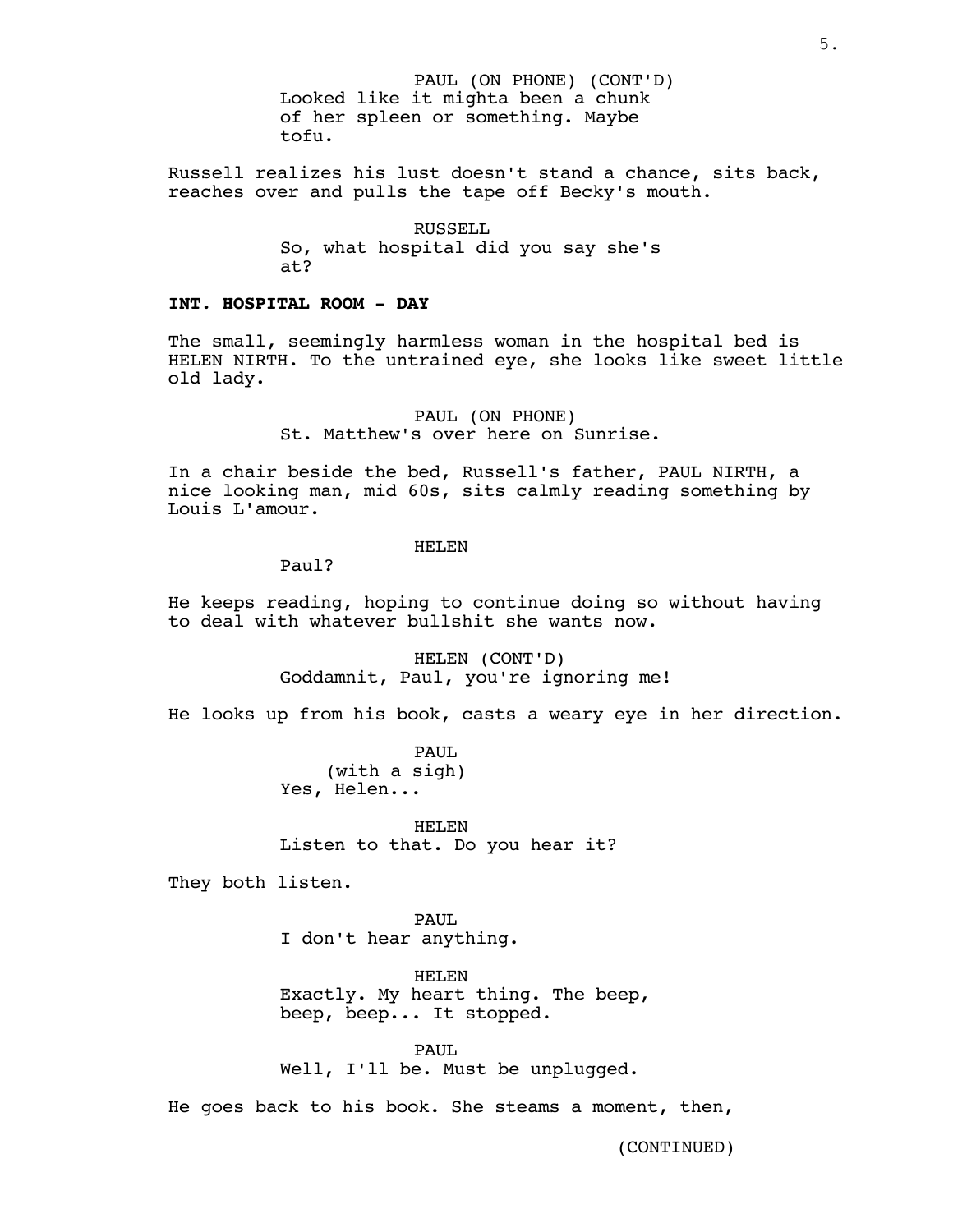HELEN

 $So...$ (off his look) Why don't you get up and plug it back in?

PAUL Helen, I don't think the nurses want us fooling with the machines.

HELEN Well, there it is, isn't it?

PAUL There what is?

HELEN You enjoy the sound of my dead heart. You can't wait for this to all be over.

PAUL Oh, for Pete's sake...

He puts the book down, extracts himself from the chair and crosses to the bank of machines to plug in the monitor, while Russell enters with a bouquet of flowers.

RUSSELL

M<sub>O</sub>m?

HELEN (looks up, squints) Leonard? Is it you, Leonard?

RUSSELL (irritated) No, it's your other son. The one with a job.

PAUL. (from the monitors) Hiya, Russ.

RUSSELL

Hey, Dad.

Russell leans in to kiss his mother--something he's not comfortable doing.

# **SFX: HEART MONITOR BEEPS TO LIFE**

Paul steps out from behind the monitors.

PAUL Nice of ya to swing by. (MORE)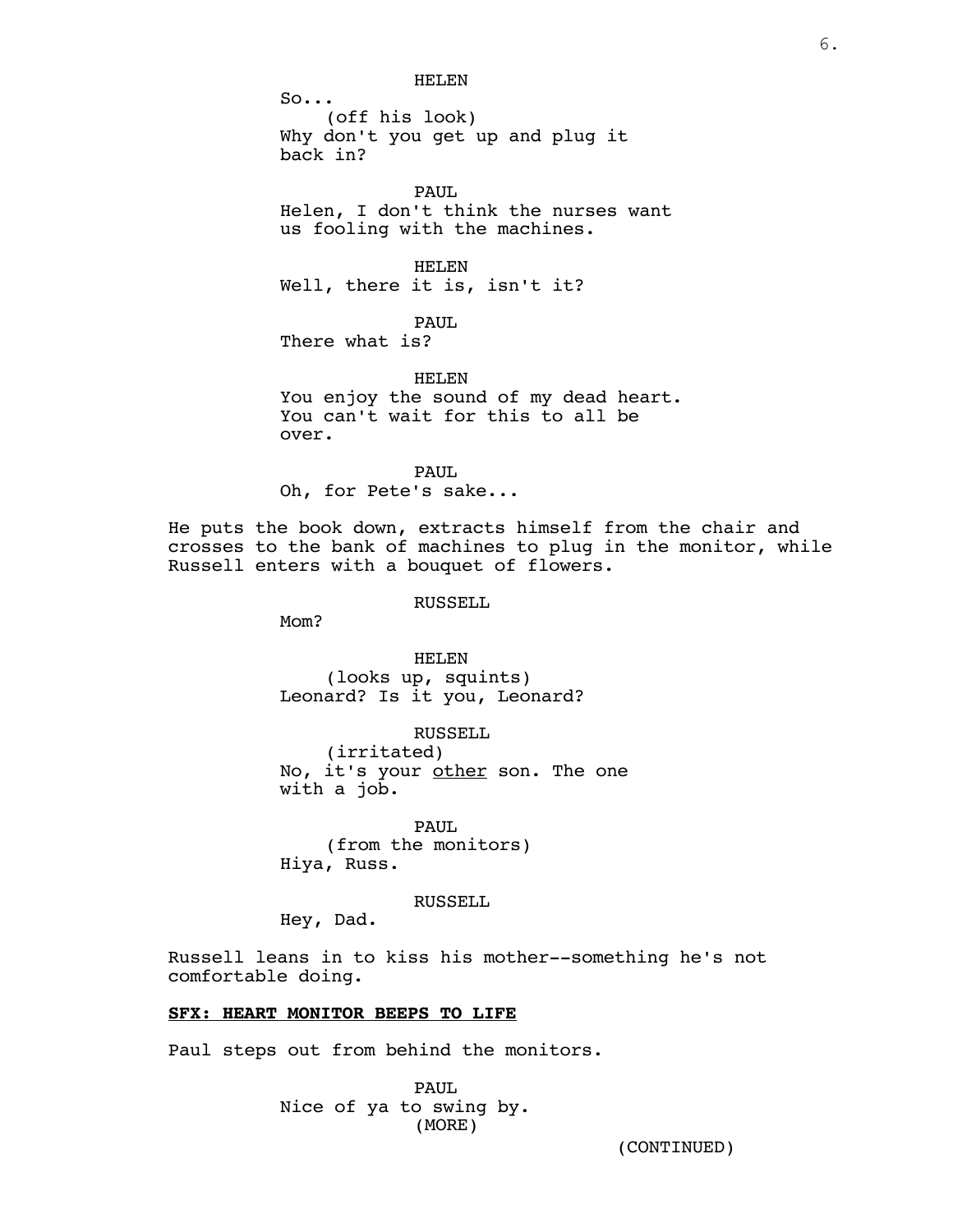PAUL (CONT'D) (sitting down) Don't see much of you these days.

RUSSELL Yeah, well, job, career. Work. Job. (then) I brought some flowers. For Mom.

#### HELEN

Well, isn't that thoughtful. Maybe if your father pulled his nose out of that stupid Hoot Gibson book, he'd get up and find something to put them in.

Paul shoots his wife a look.

RUSSELL. That's all right, Dad, I'll just... (looks around) ...put 'em somewhere.

Paul extracts himself from the chair.

PAUL

Here, Russ. (takes flowers, then) So, Helen, where you want me to stick 'em?

#### HELEN

See, Russell, there's the hostility I was telling you about. (to Paul) Just go to the Nurses' Station and ask for a vase. (to Russell) You know, he didn't even care this morning when my heart stopped.

RUSSELL You're heart stopped?

#### PAUL

(on his way out) The monitor was unplugged, Russ!

He exits to get a vase, as Helen turns to Russell.

HELEN Honey, you mustn't get so upset.

RUSSELL I'm not upset. But you said your heart stopped.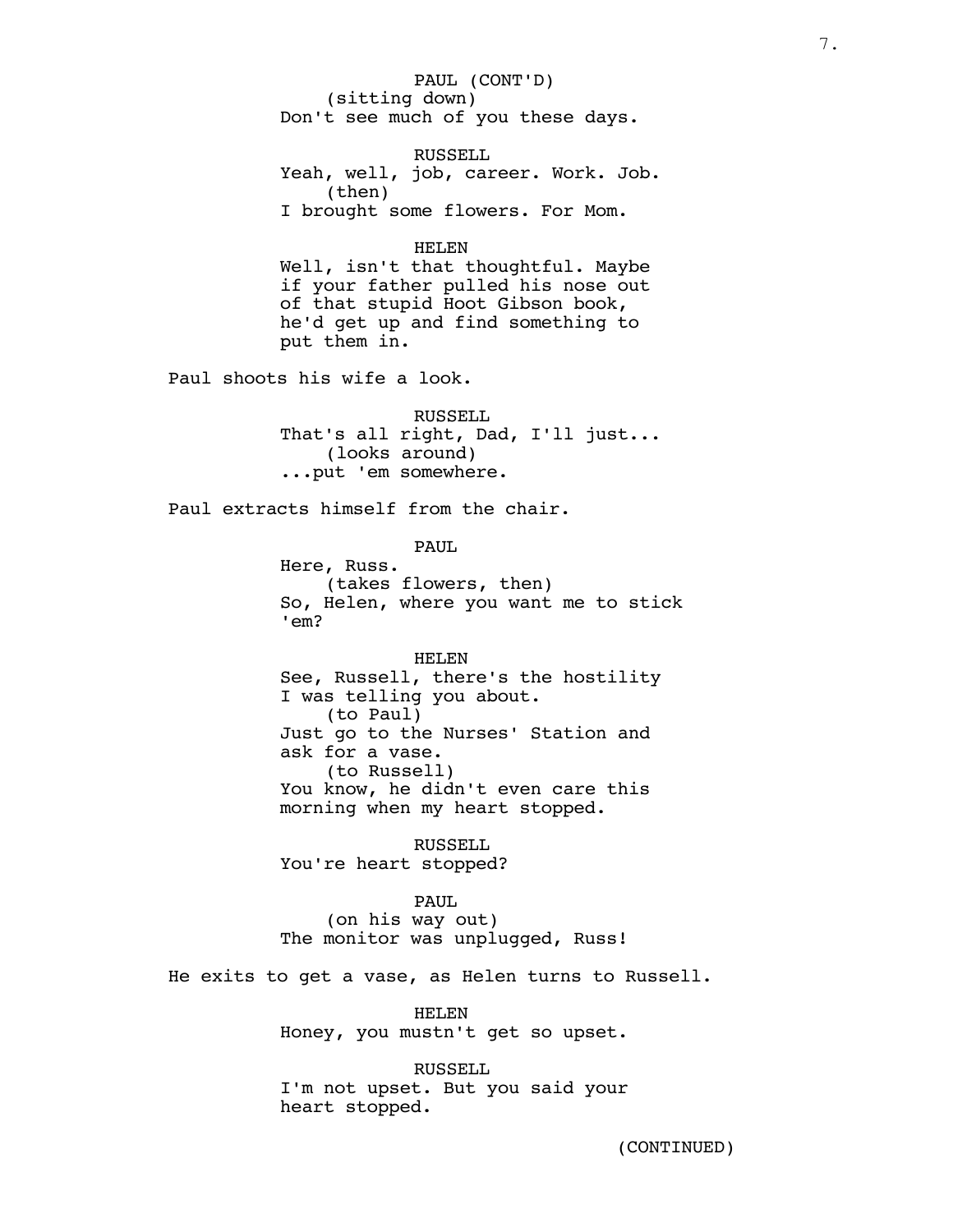HELEN (sympathetically) So maybe next time you'll listen a little more closely. Russell slow burns, he's familiar with this setup/spike routine. She takes his hand and looks into his eyes. HELEN (CONT'D) I don't want to die, Russell. (a sigh) Not like this... RUSSELL Right... (confused) You mean... in a hospital? HELEN In a hospital... (then) ...before my children. Russell takes this in, then, RUSSELL So, what exactly did the doctors say was wrong? HELEN They won't tell me. RUSSELL Okay, but... they have to. It's a rule. Or a law. HELEN Whatever it is... (looks away, pensive) ...childbirth... RUSSELL (waits, then) Childbirth? HELEN Childbirth... RUSSELL Childbirth what? HELEN Childbirth weakened my body.

Russell considers this.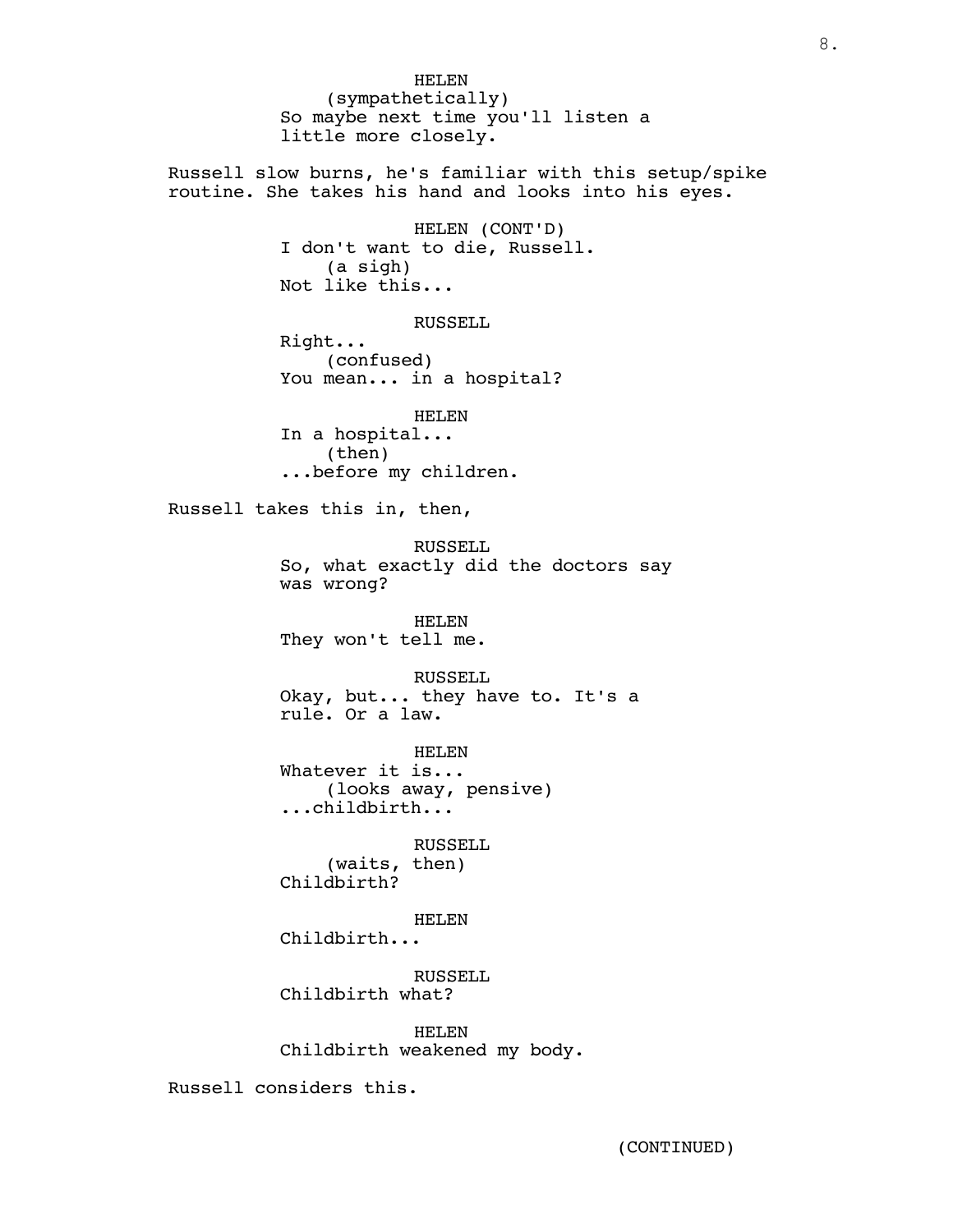Silence. Awkward, deafening silence.

RUSSELL (CONT'D) (winging it) So... you look good. At least. You know... not pale. I mean, your color is good. Robust and not pale. So, all good... good, good.

Another glaring silence, as Helen comes up with another way to torture her son.

> HELEN And how is Trisha?

RUSSELL. Trish? I haven't talked to Trish since the divorce.

#### HELEN

(releases his hand) I thought you two were going to work things out?

RUSSELL We did. We got a divorce.

#### HELEN

Such a shame. I'm sure it mustn't have been easy for you, trashing a sacred vow to our Lord and Savior. But I suppose "Till death do us part" means different things to different people...

RUSSELL

Yeah, well, for Trish and me, "till death do us part" woulda meant murdersuicide.

Paul returns with the flowers stuffed in a mason jar. He crosses to set it next to her bed.

> HELEN What is that? PAUL What?

HELEN That, that jar.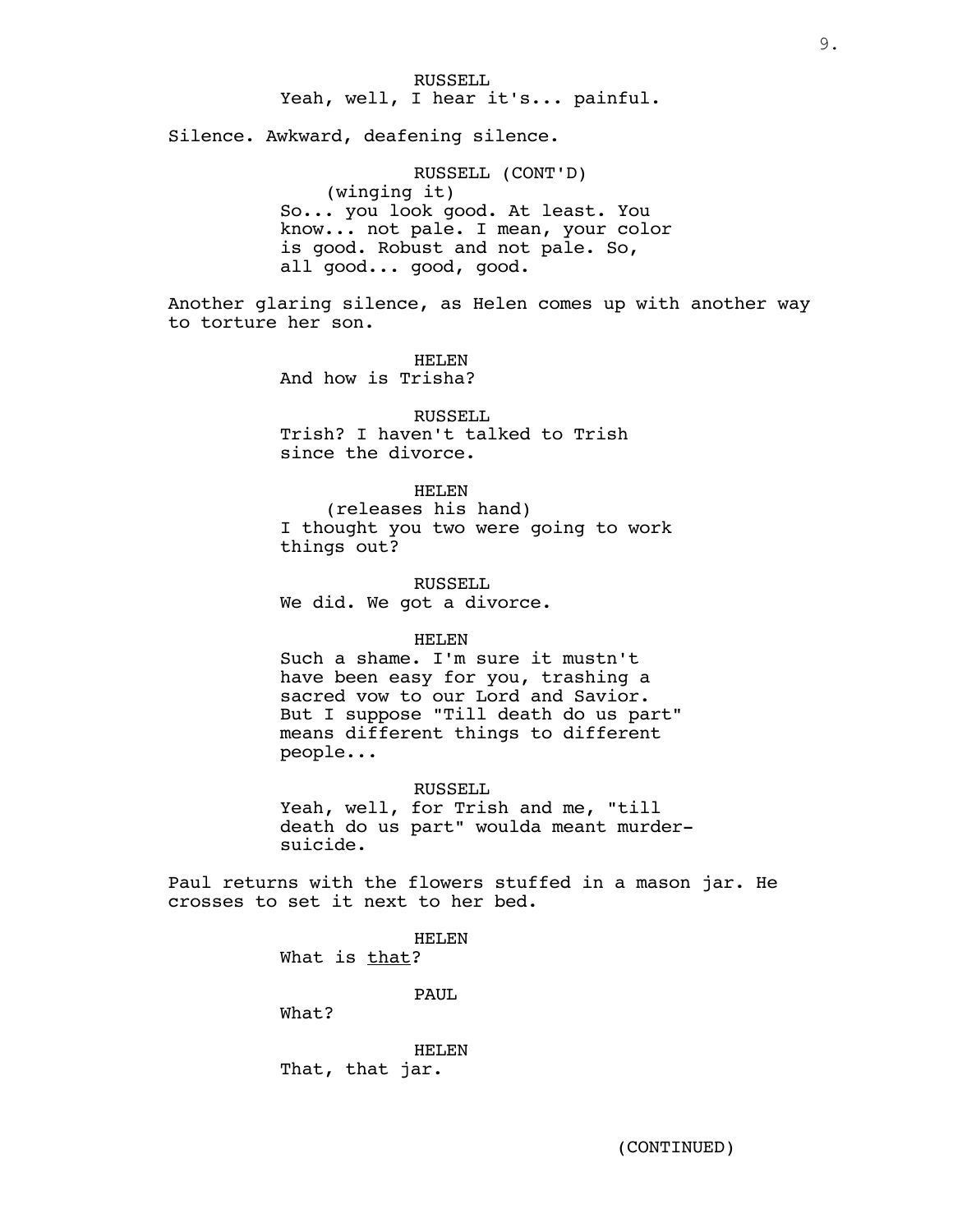PAUL It's a jar. HELEN It's a mason jar. PAUL So, it's a mason jar. So what? HELEN A mason jar isn't a vase, is it? PAUL It is now. HELEN One simple thing, Paul. A vase. And you bring back a mason jar. PAUL (simmering) They didn't have a baseball bat. I asked. HELEN You see, Russell? You see the way he talks to me? PAUL Helen, it's all they had. HELEN So, I guess it's too much to ask for a tinge of dignity in death. PAUL It's all... they... had. RUSSELL You know what, they must have vases in the gift shop. I'll just go down... Russell starts for the door, but Paul takes his arm. PAUL No, Russ. I'll go. RUSSELL That's okay. It's no trouble. I'll go. Please, I can go. PAUL You stay here with your mom. RUSSELL

Please, Dad.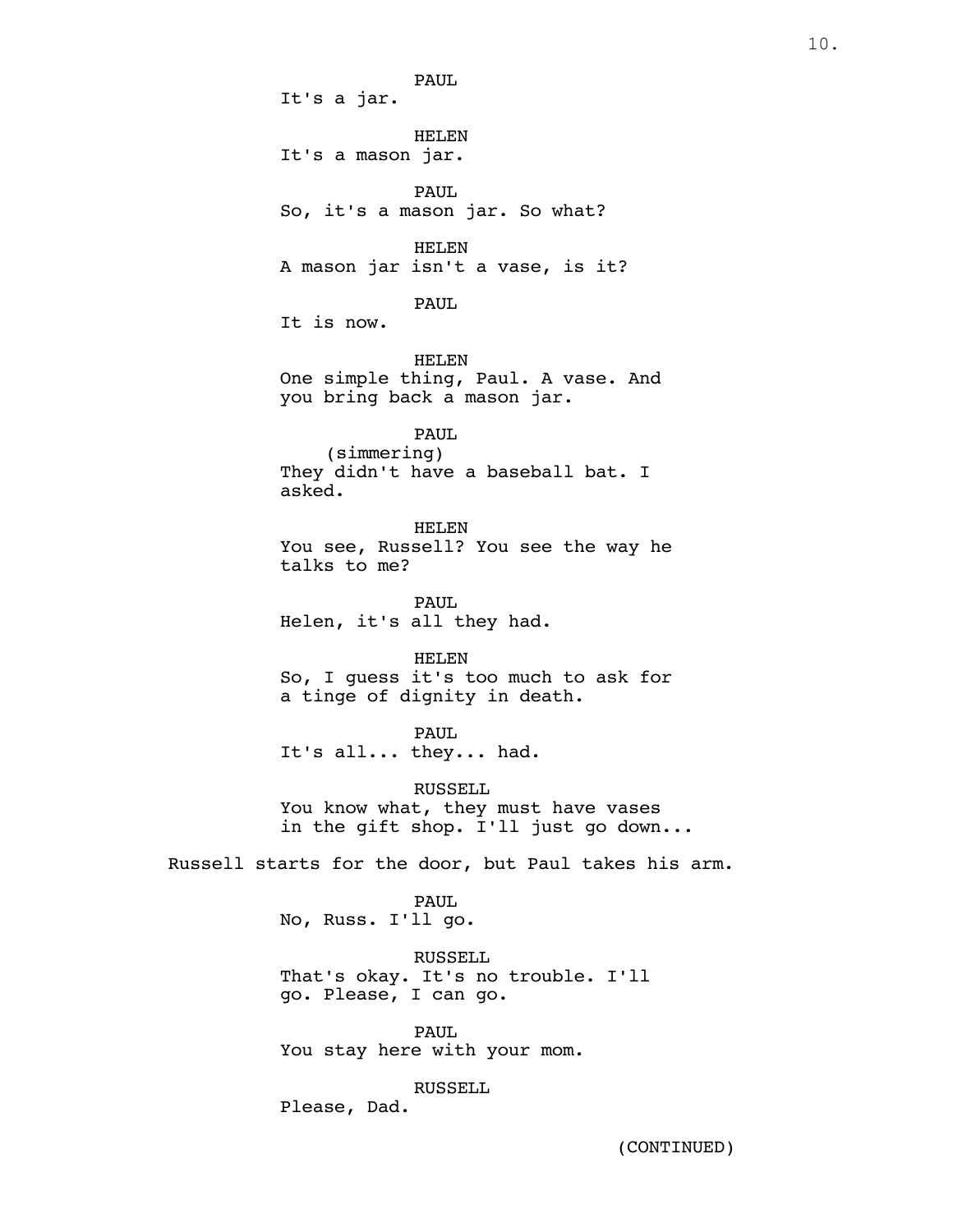HELEN Russell, really, let him do something around here. (then to Paul) And make sure it's nice! That way, in a couple of days, you can chuck the flowers, and use it for my ashes! PAUL

(heads out, mumbling) ...Keef aflurs... chucka fuggen ashers.

He exits. Russell is again alone with his mother.

HELEN

(shakes her head) He's such an angry, angry man. So bitter. No wonder your brother and sister despise him.

RUSSELL They despise him?

HELEN Well, they never come see us. So what else could it be?

Russell manages not to answer.

HELEN (CONT'D) Maybe if you go talk to them? Tell them to come see me. Will you do that, Russell?

RUSSELL. What? No, actually, they're not people I'm... comfortable with.

# **EXT. DARLINGTON HOUSE - DAY**

Perfect two story, lawn, white picket fence. RUSSELL'S BMW PULLS UP in front. We see him turn off the engine and contemplate whether to get out, while we still HEAR HELEN from the last scene.

> HELEN (V.O.) Please, Russell. It's the one thing I ask of you. Before I'm gone.

# **INT. DARLINGTON'S DINING ROOM/KITCHEN - CONTINUOUS**

Jesus smiles down from a framed picture on the wall beside a perfect breakfast table, covered by plates that were moments ago brimming with scrambled eggs, bacon, toast and homemade jelly.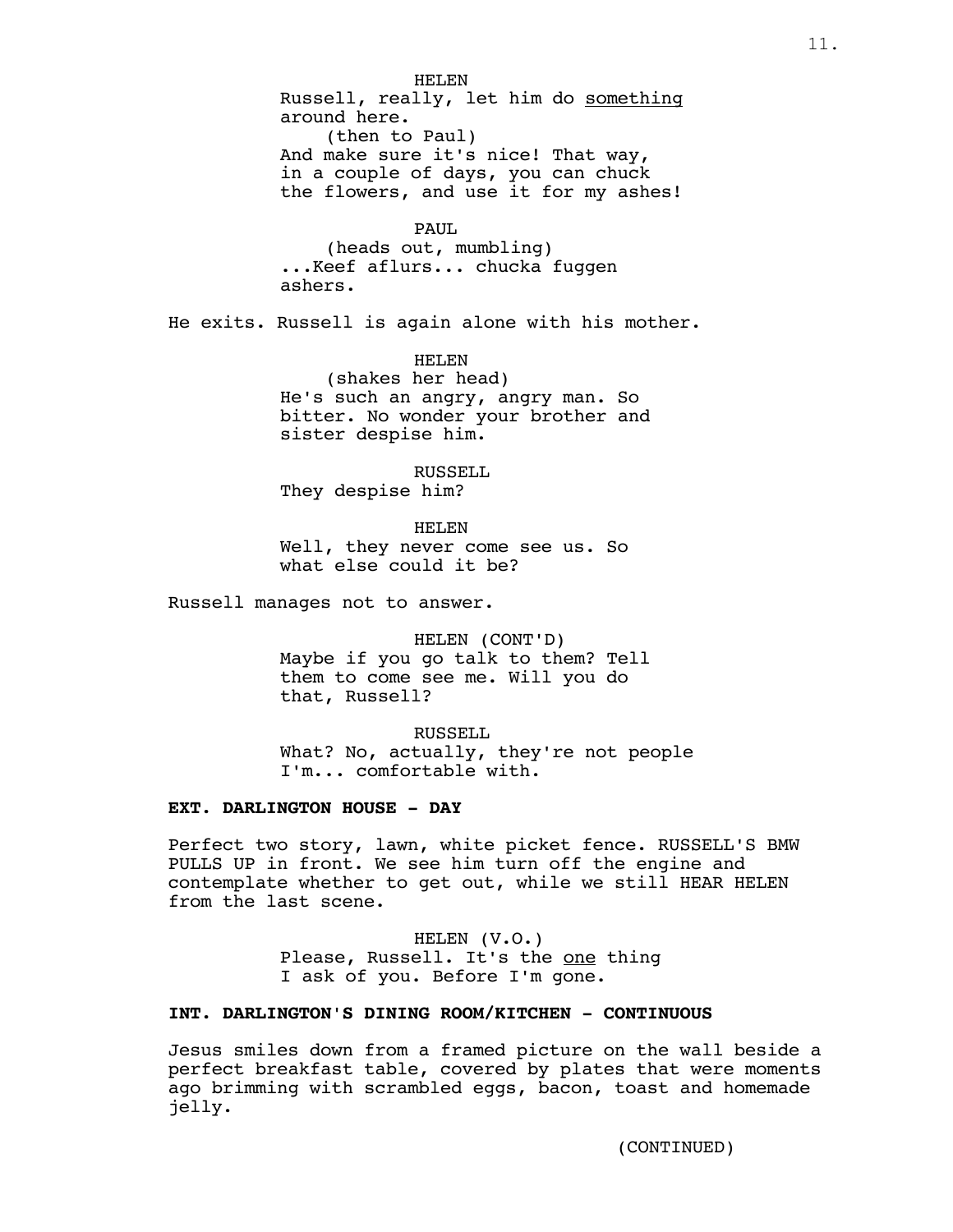DARLENE DARLINGTON, Russell's sister, 40, sits at one end of the table opposite her husband DARRYL, early forties, white shirt and tie, newspaper in front of his face. They are flanked by two symmetrically perfect children -- A BOY, A GIRL, (ten-ish, twelve-ish; respectively) -- dressed and ready for school.

# DARLENE

(to the boy) Now remember, Danny, you have Bible study at 3:15 sharp, band practice at 4:30 and then I'll pick you up as soon as I drop off your sister's pep squad uniforms.

#### DANNY

Okay, Mom.

#### DARLENE

And, Debbie...

#### DEBBIE

(smiles) I know, Mom. Bible study, piano practice, pep squad... on top of it.

Darryl checks his watch, folds the newspaper and lays it on the table. As soon as he does, everything is swept away by Darlene and the kids.

SFX: DOORBELL

## **INT. DARLINGTON ENTRYWAY - A SECOND LATER**

Darlene opens the door to reveal Russell.

DARLENE Russell? Oh, my gosh. What a surprise.

RUSSELL

Hi, Darlene.

He steps in as they manage a perfunctory embrace and kiss.

RUSSELL (CONT'D) Listen, I just stopped by because --

Darryl appears in the entryway with his briefcase.

DARRYL Well hello, Russell.

RUSSELL

Hi, Darryl.

Darryl stops and puts an avuncular hand on Russell's shoulder.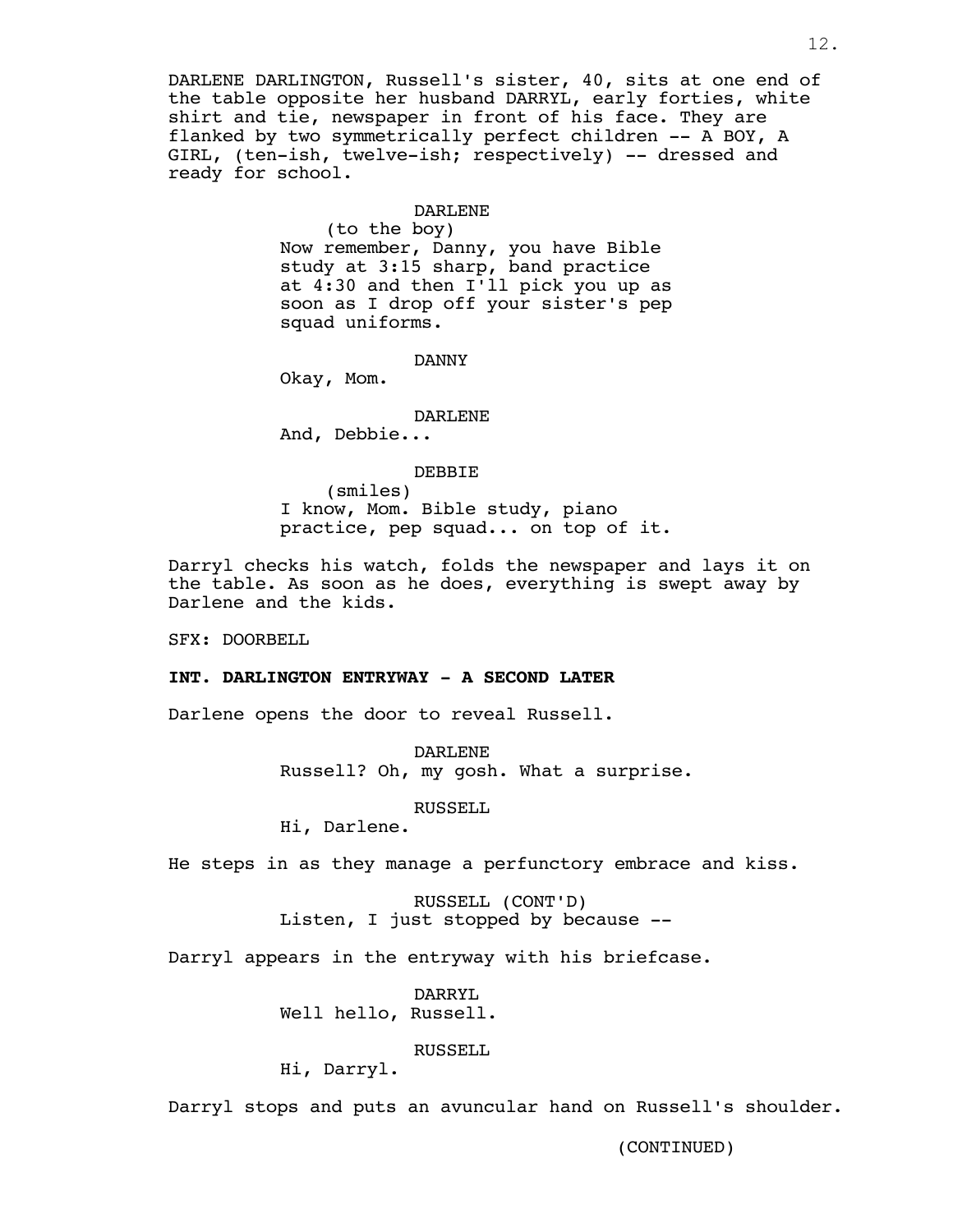#### DARRYL

Listen, have you given any thought to what we talked about last time?

RUSSELL

Yes. Yes, I have.

# DARRYL

And?

# RUSSELL

And... I'll be sure to let you know as soon as I decide to accept Jesus Christ as my personal savior.

# DARRYL

(a smile) All I ask. (turns to Darlene) Sweetheart, don't forget I've got the Carlyle account tonight, so I'm gonna be a little late.

DARLENE I'll heat up something umptiousscrumptious.

She kisses him. He exits as Danny and Debbie appear and pass through the entryway.

#### DANNY

Bye, Mom. (kisses her) Love you.

DARLENE

I love you too, honey. You have your lunch, right?

DANNY (holding it up) Right here. Hi, Uncle Russell, bye, Uncle Russell.

# RUSSELL

Hey, Dan.

DEBBIE (passing them) Hi, Uncle Russell. Bye, Mom. Love you.

They kiss.

DARLENE Love you too, angel.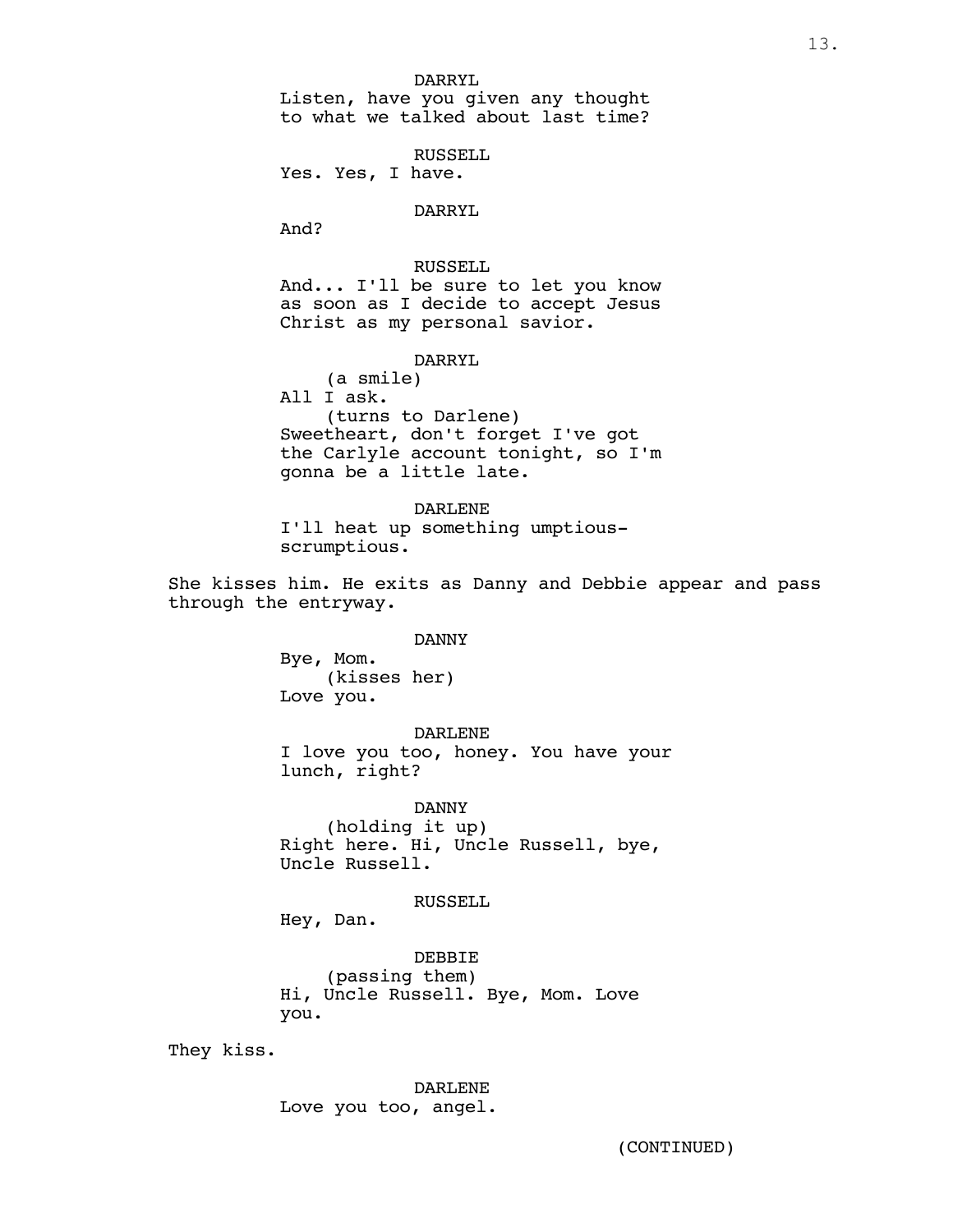They're gone. Darlene closes the door, leans back against it and runs a hand through her hair.

> RUSSELL Well, look, I just dropped by to let you know--

DARLENE God, I want to drink acid.

RUSSELL Right. So I'm guessing you're off the meds?

Ignoring him, she pushes off the wall and pads into the kitchen. Russell looks at the front door, considers making an escape -- resigns himself to follow her into the kitchen.

#### **INT. KITCHEN - CONTINUOUS**

Darlene enters, opens the cupboard beneath the sink and reaches behind the detergent to pull out a half-empty (halffull?) BOTTLE OF JACK. She grabs one of the near-empty orange juice glasses next to the sink, tosses the juice, pours a hearty shot and quaffs it down. Russell enters to see.

> RUSSELL And the AA thing, not so much these days?

DARLENE (pours another) You're here why?

RUSSELL

Mom is sick.

We hear a young man calling out from the back of the house.

YOUNG MAN (sing-songy) Olly-olly-oxen-free! Where's my little kitty? Time to get the little kitty wetty-wet! Justin wants to play with his favorite little...

A MUSCULAR YOUNG MAN in shorts and t-shirt enters through the back screen door with a grin -- that disappears when he sees Russell.

> YOUNG MAN (CONT'D) (pitiful) ...kitty.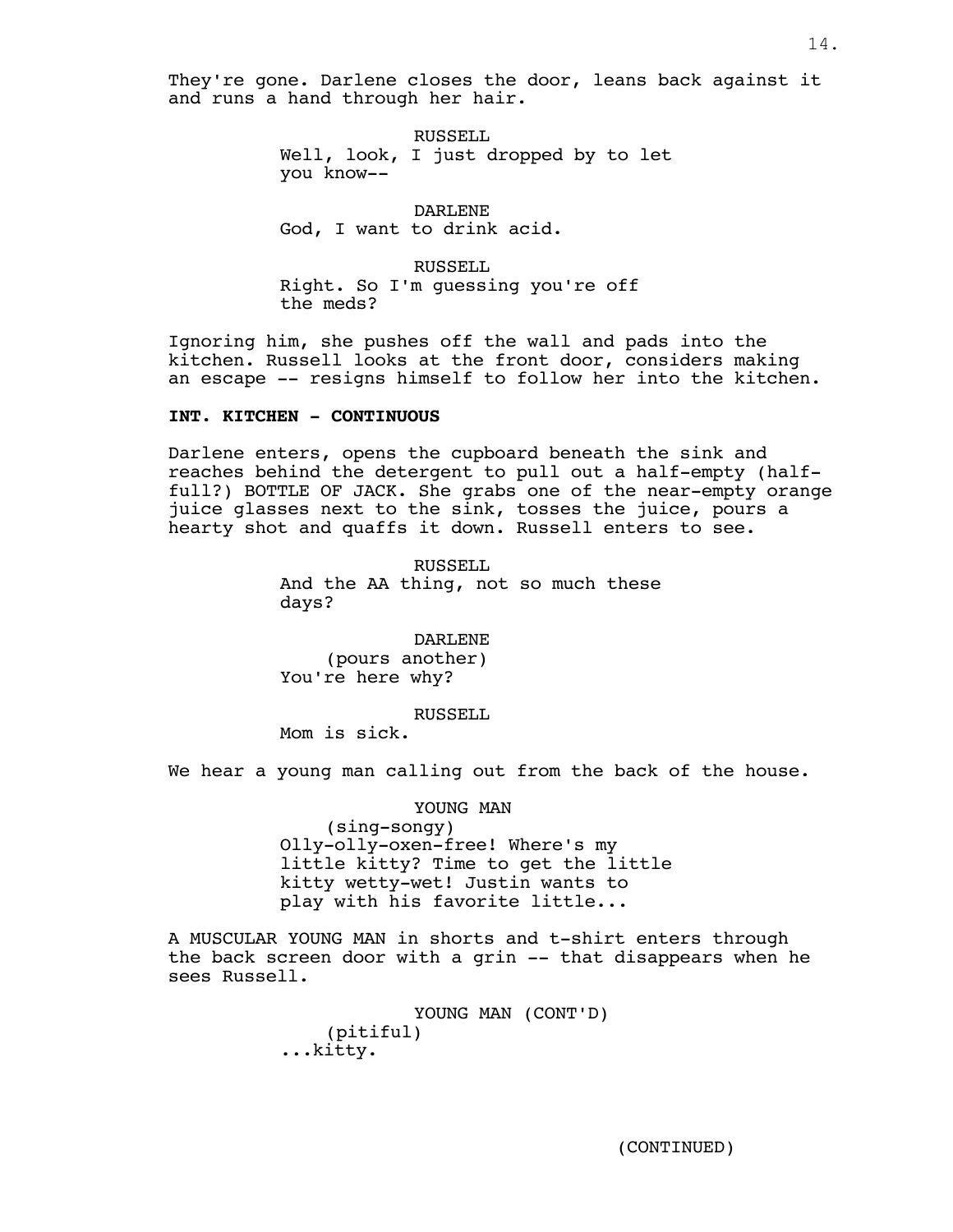Darlene, taking a moment to consider her options in this moment of extreme awkwardness -- she finally decides to go with... umbrage.

### DARLENE

How dare you, you filthy pervert! My husband and I pay you to clean the goddamn pool and that's it, you sick sonofabitch! Now get out of my fucking house before I call the police! Out! Get out!

The young man, still wide-eyed, backs toward the screen door.

YOUNG MAN I'm sorry, Darlene. I thought everyone was... I'm sorry.

He's gone. Darlene downs the Jack, turns back to Russell.

DARLENE So, Mom's sick you said?

RUSSELL He seems nice. And a cat lover?

DARLENE You want a drink?

RUSSELL Poolboy. A classic.

DARLENE So, you don't want a drink?

RUSSELL As tempting as it sounds at eight in the morning, thanks, no.

DARLENE (pouring another shot) God, you're a stump.

RUSSELL Right. So, anyway, I think Mom is really dying this time.

DARLENE (downs the Jack, then) Well, lemme know when she's dead.

# **EXT. FUNERAL - AS BEFORE**

The Priest is reading from the Catholic Book of the Dead, as CAMERA MOVES SLOWLY ALONG the faces of those attending --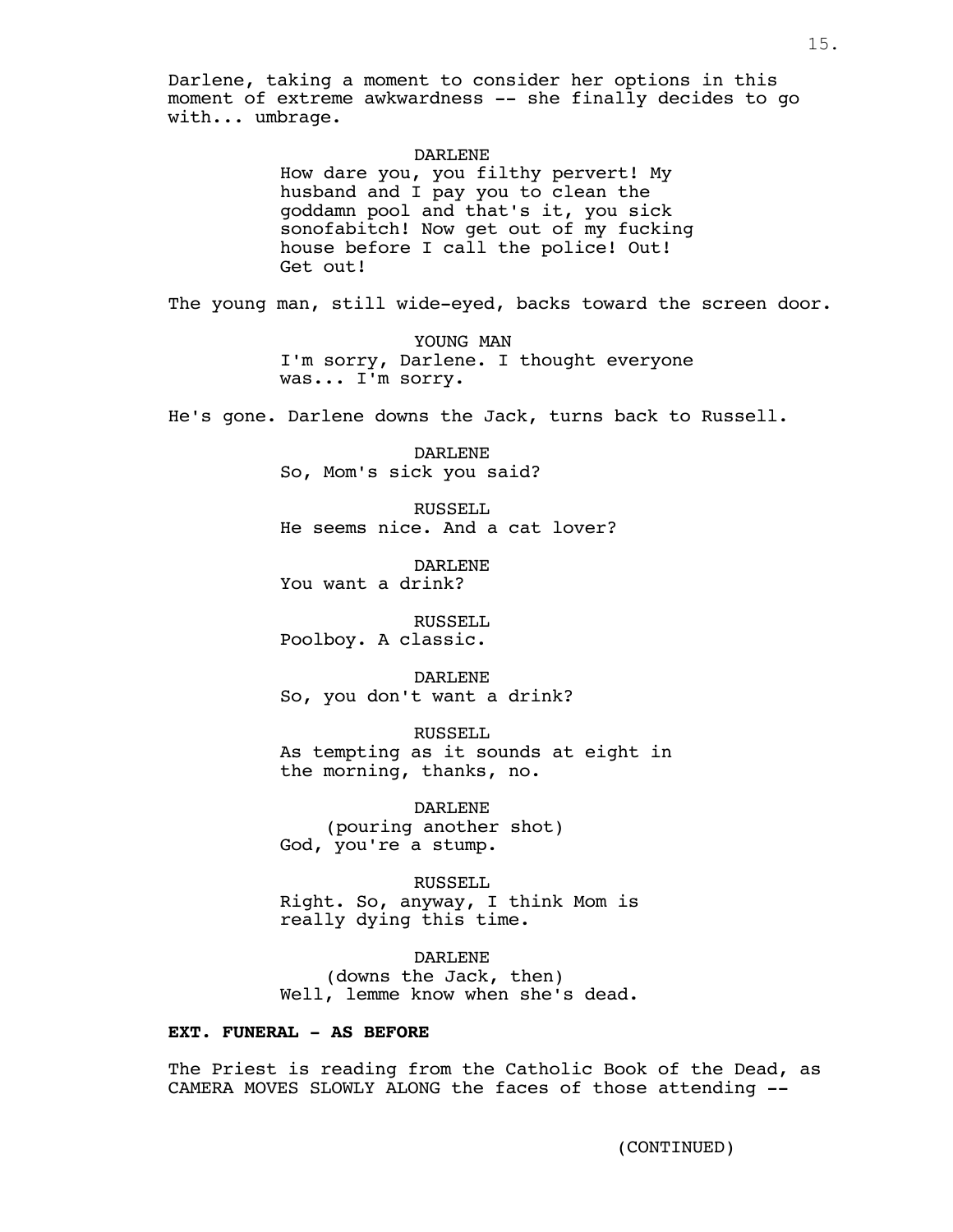# PRIEST

...and the mercy of the Lord is from everlasting to everlasting upon them that fear Him. And His righteousness unto the children's children...

We see Russell, the Nun, then Darlene, prim/proper, beside her perfect husband and perfect children. She's crying.

> RUSSELL (V.O.) Sometimes people surprise you...

# **EXT. LENNY'S HOUSE - DAY**

A one-bedroom, dilapidated shithole. Paint peeling off the side, a qutter droops limply from the eve, shingles are missing. Weeds have replaced the lawn. RUSSELL'S CAR DRIVES UP the cracked and grease-stained driveway.

> RUSSELL (V.O.) ...and sometimes they don't.

# **INT. LENNY'S BEDROOM - A MOMENT LATER**

TWO BODIES are SNORING beneath a tangle of colorless sheets.

RUSSELL (V.O.) My brother Lenny is an "artist."

Beside a dirty and cracked window, there's a "Pink Lloyd" POSTER clinging to the wall, one of its corners sagging lifelessly. Russell is still in another part of the house.

> RUSSELL (O.C.) (CONT'D) (calling) Lenny?

A corner of the sheet comes down, and we see the face of Russell's brother LENNY, 45, balding, long gray hair.

# LENNY

Aw, fuck.

Russell appears now at the open doorway and sees his brother is still in bed.

#### RUSSELL

Lenny? (checks his watch) It's two o'clock.

# LENNY

Yuh...

Russell looks down on the floor, sees a SCHOOLGIRL'S UNIFORM.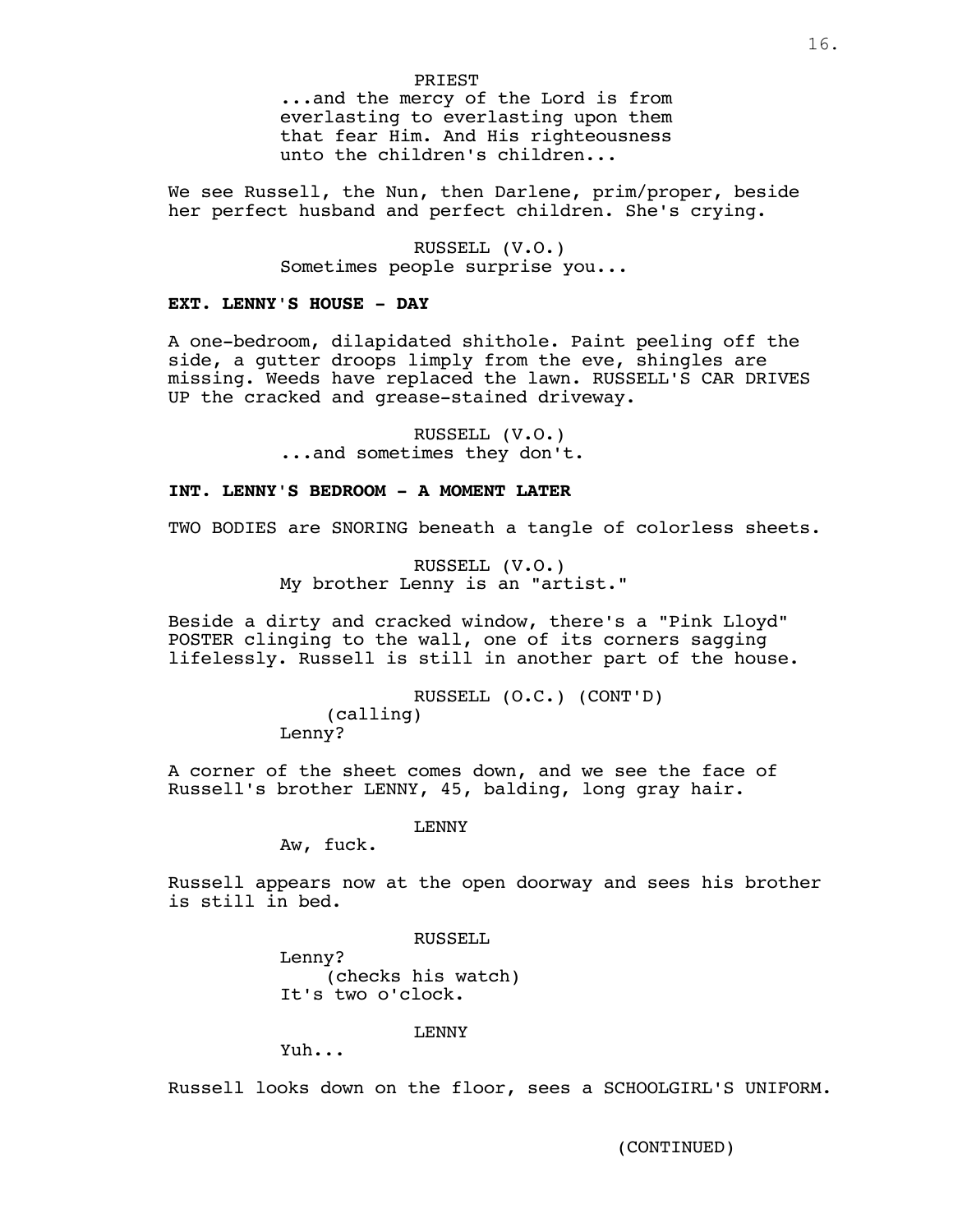Aw, fuck.

He picks up the plaid skirt for his brother to see.

### LENNY

Aw, fuck.

Lenny quickly flips the sheet back to reveal the open-mouthed sleeping "schoolgirl," who might've been a schoolgirl once, but long, long ago.

RUSSELL/LENNY

Aw, fuck.

Lenny flips the sheet back over her face, sits on the side of the bed to hold his face in his hands.

> LENNY My fucking head.

RUSSELL (pulling up a chair) Boy, I'd never get tired of this.

LENNY Hey, I had a gig last night, dickweed.

RUSSELL (nods to woman) Where, a nursing home?

LENNY

Fuck you. And, in my defense, I have no idea who that woman is.

RUSSELL

Stunning defense.

Lenny stands, naked, looks around for his clothes, while he absently reaches beneath his sagging belly to scratch his testicles.

> RUSSELL (CONT'D) (winces) Jesus, Lenny...

LENNY You got no fuckin' idea 'bout the world of rock 'n' roll, man. (sees some socks) Ah...

He bends to pick them up, giving Russell a clinical view of his naked ass.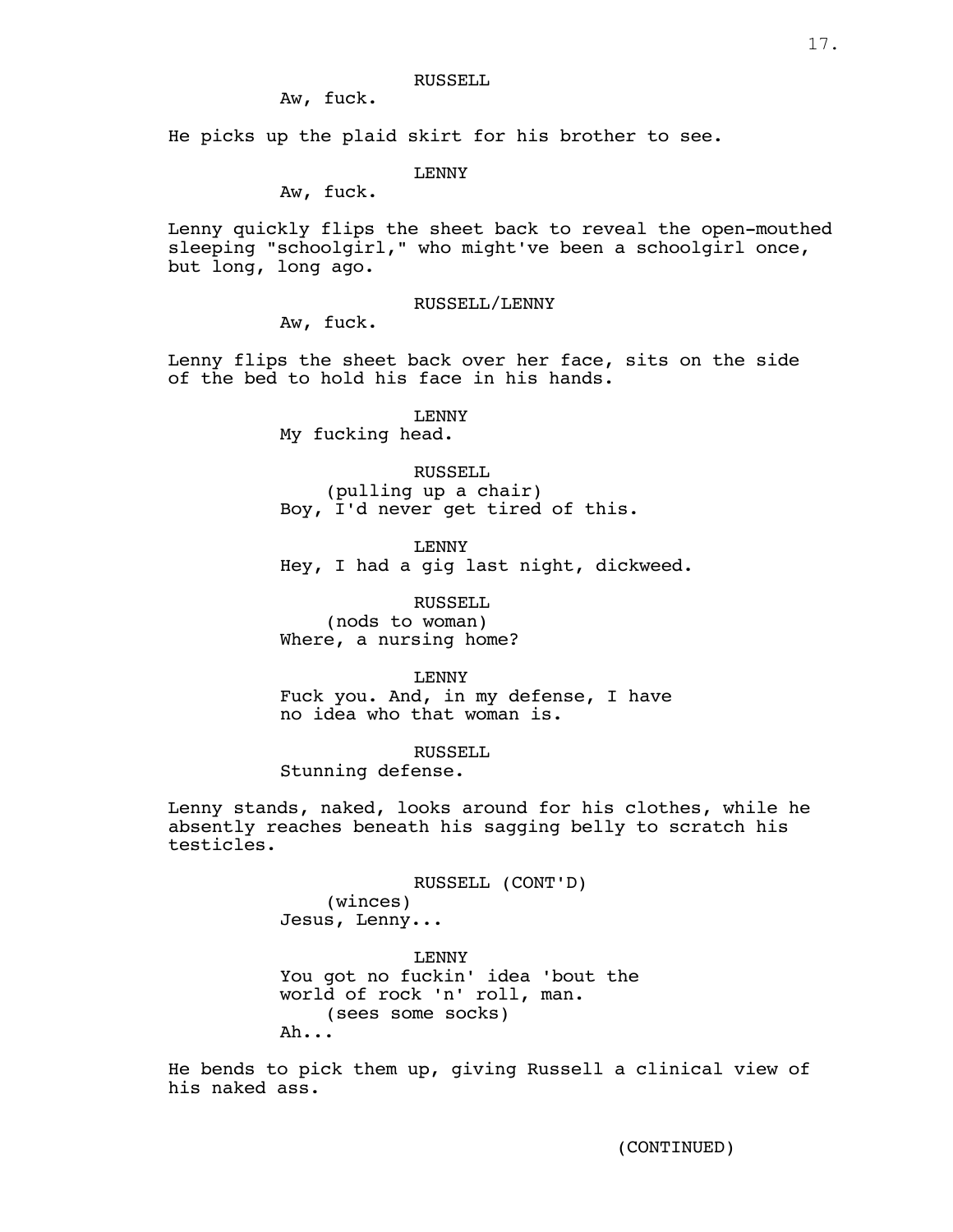Mother of God, Lenny... (turns away) Could you just please...

# LENNY

For your information, turdbrain, the band's starting to take off. This could really be it, man.

#### RUSSELL

Oh? Well, good. (trying) So, you've got some gigs? Where you playing?

#### LENNY

You know what, I don't need the fuckin' third degree from some pissant lawyer! I'm not lying, okay.

#### RUSSELL

Right. And you do know I'm not a lawyer, right?

# LENNY

(jabbing a finger) People love Pink Floyd, man! Pink Floyd's perennial, man! Pink Floyd speaks to the fuckin' ages!

# RUSSELL

Right. Anyway--

LENNY Fuckin' ay, right! Pink Floyd is forfucking-ever, man!

### RUSSELL

Okay... (cautiously) But, Lenny... you do realize you're not actually in Pink Floyd. You're in Pink Lloyd.

LENNY Is there a reason you're here?

# RUSSELL

(a beat) I think Mom is dying.

Lenny stops, looks incredulous at his brother, like the wind has been knocked out of him. He sits back down on the bed. Russell is surprised to see his response.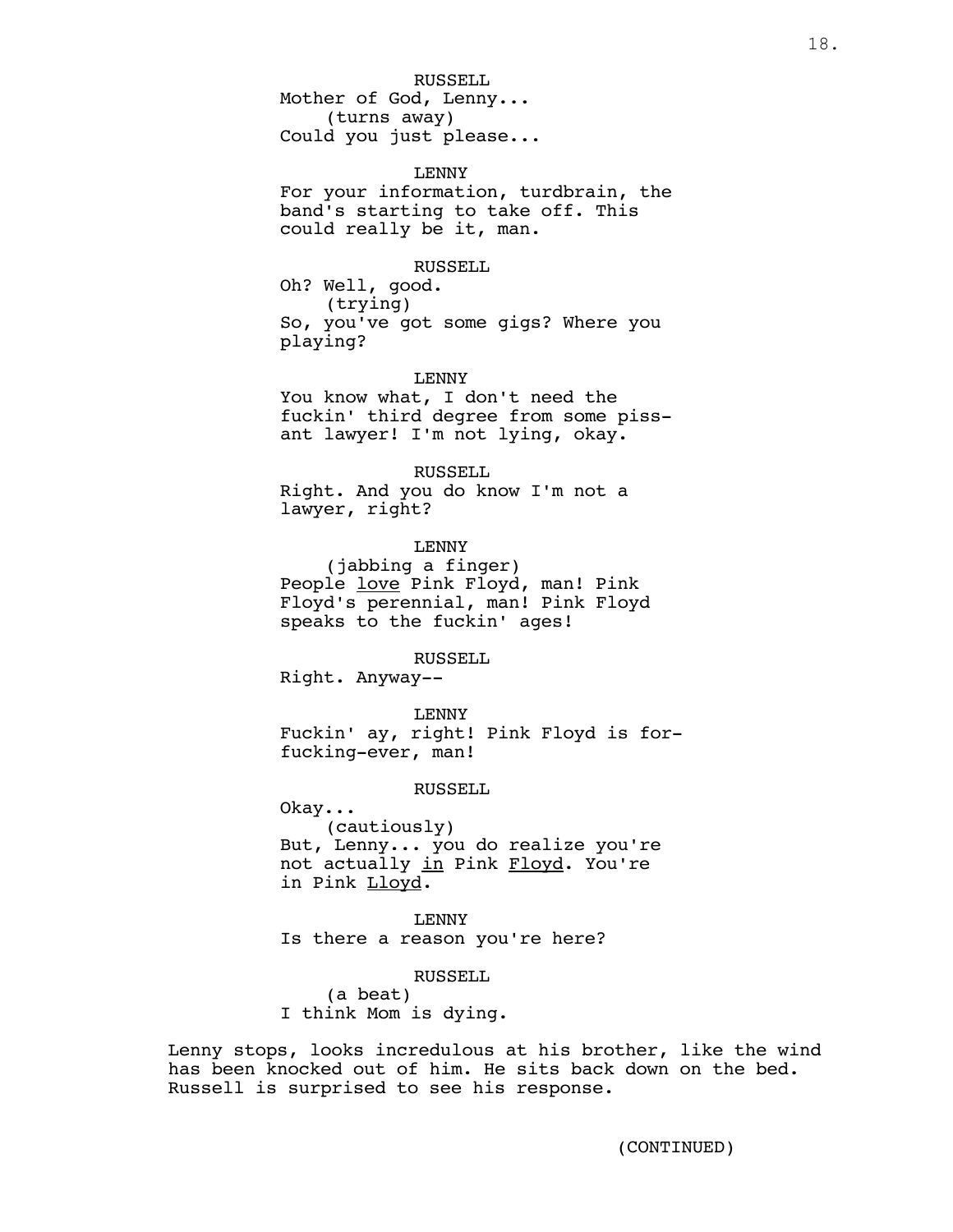RUSSELL (CONT'D) Lenny, I'm sorry. I didn't know you'd take it like--

LENNY You fuckin' woke me up for that?

#### **EXT. FUNERAL - AS BEFORE**

Russell standing at the grave beside the Nun, feels someone pushing into the crowd and then nudge his way in between Russell and the Nun. Lenny. He's cleaned up... for him. The Nun smiles politely. Lenny returns the smile, then leans back to check out her ass.

> LENNY (smiles) You enjoy music, Sister?

She smiles politely, edges away, as mourners toss handfuls of dirt onto the casket.

# **INT. HOSPITAL ROOM - DAY**

START CLOSE on a CD of "Pink Lloyd's Greatest Hits" being clutched to Helen's sheet-covered bosom as an ATTRACTIVE NURSE hangs an IV drip and laughs at something Helen has said.

> NURSE Oh my God, Helen, you are the funniest thing! You're an absolute hoot! (finishes the IV drip) Now, you just let me know if there's anything else I can do.

HELEN Carla, thank you so much.

Russell enters as the Nurse is exiting -- they are close in the doorway.

NURSE

(sexy) Well... you must be the rock-n-roll star.

#### RUSSELL

Uh, no.

HELEN (calls out) No, Carla, that's just Russell.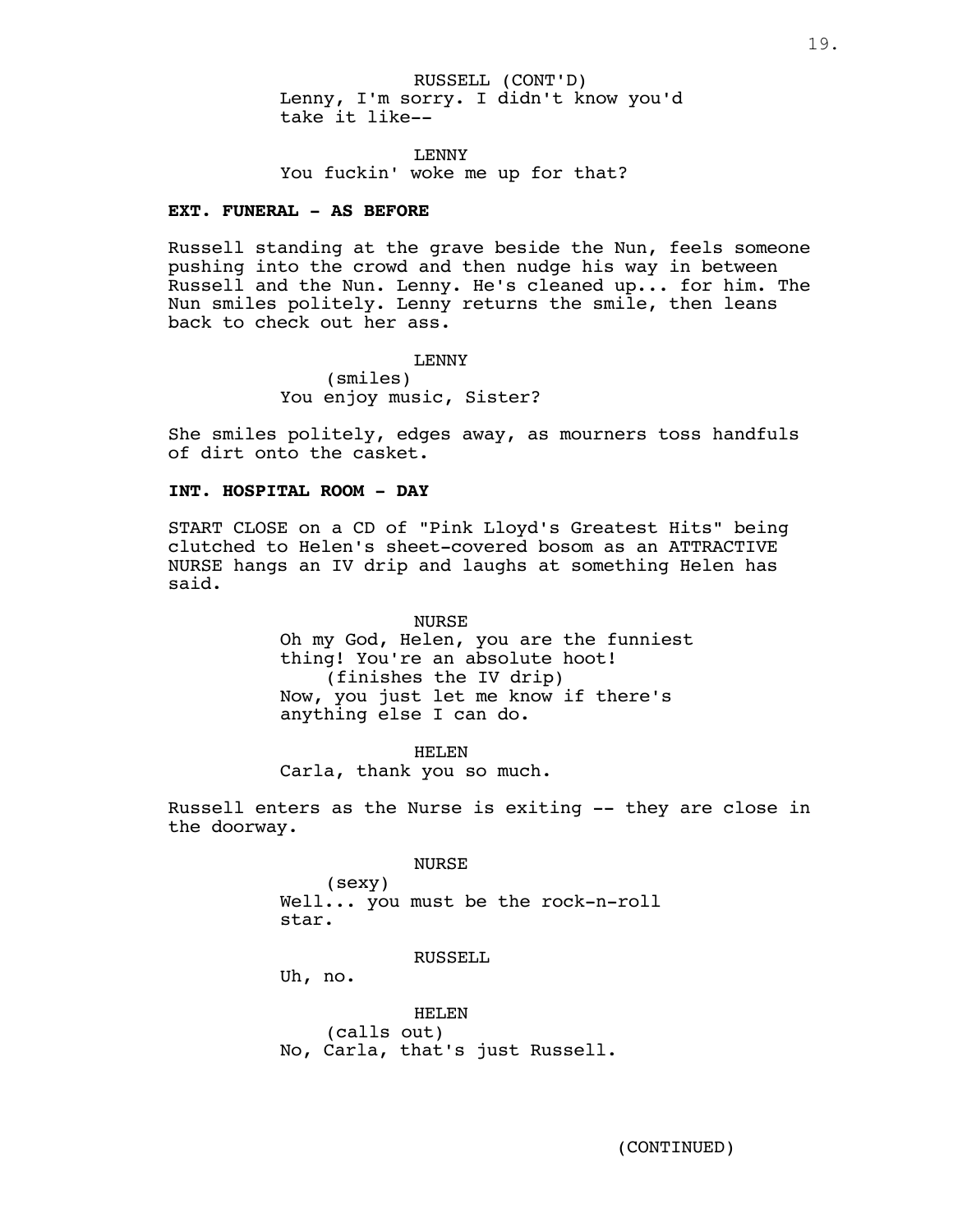# NURSE

(with disdain)

Russell...

(a whisper) Let me tell you something, mister. That sweet woman over there is super. And you have no idea how much she's done for you in your miserable lifetime.

# RUSSELL

Actually, I do...

The Nurse turns abruptly, exits. Russell watches her go, turns to his mother.

> RUSSELL (CONT'D) Why was that nurse mad at me?

> > HELEN

Well, honey, she's young. The young people are angry about carbon footprints.

RUSSELL (confused, then) So... where's Dad?

SFX: TOILET FLUSHES

HELEN

Where else?

Paul enters from the bathroom, Louis L'amour novel under his arm.

> PAUL Hello there, Russell T.

> > RUSSELL

Hi, Dad.

# HELEN

Would you be a dear, Russell, and open that window? I asked your father to do it an hour ago, but I guess he'd rather see me suffer in this stifling room.

PAUL Helen, an hour ago you weren't speaking to me.

He puts down the book and moves to the window (where we'll ONLY HEAR him).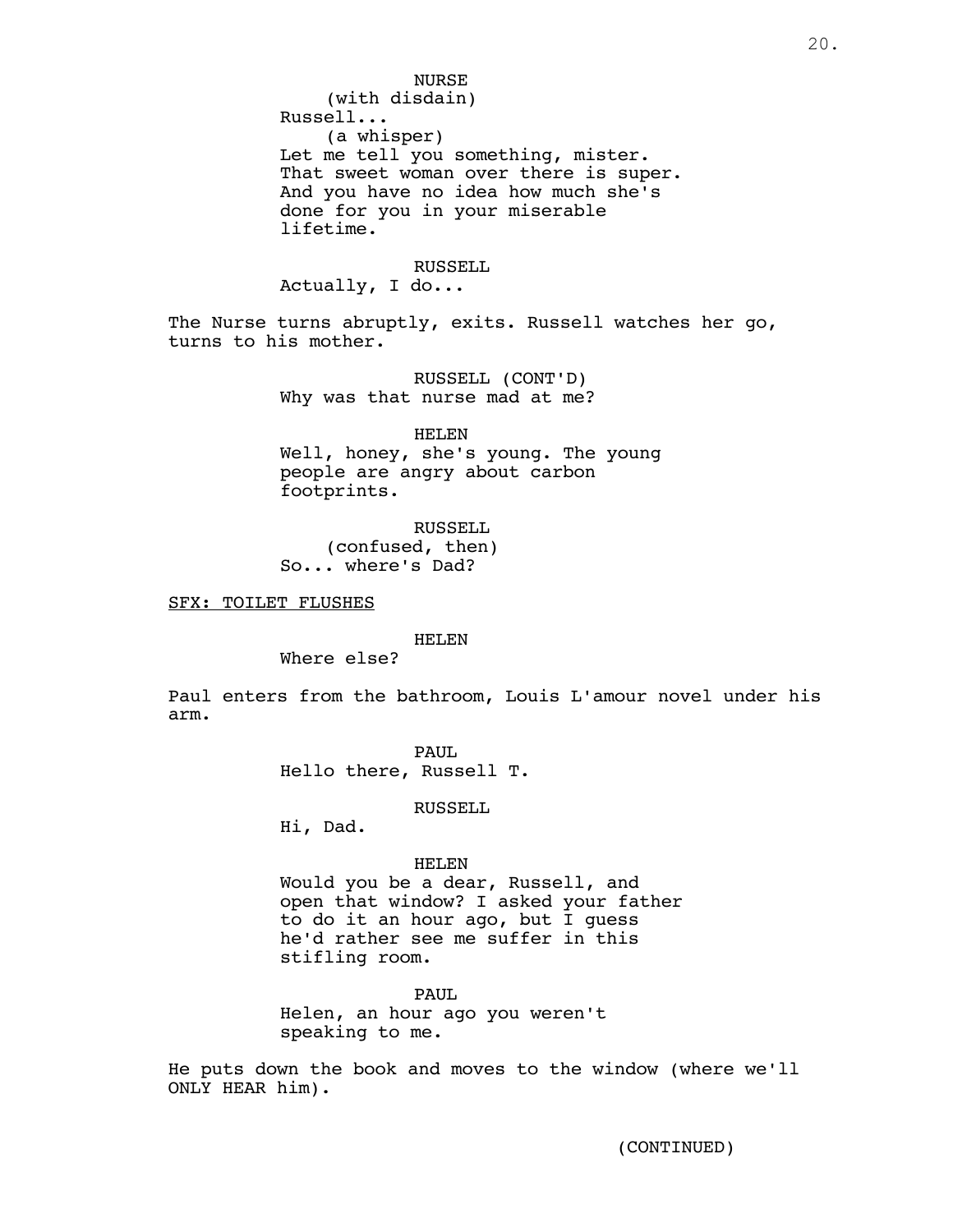HELEN

You see, Russell. You see how he treats me? How he tries to belittle me?

RUSSELL So... did Darlene come by?

# PAUL (O.C.)

(re: unseen window) Looks like they painted the darn thing shut.

# HELEN

Oh, she came by all right. Honestly, Russell, I wish you hadn't told her I was here.

### RUSSELL.

You're welcome.

#### PAUL (O.C.)

(grunting) Geeza criminy! Window's stuck like a mother hen. Come on, you ol' soan'-so!

# HELEN

(to Russell) After all, your sister was the one who abandoned the Catholic church. But now all of a sudden,  $I'm$  the bad guy just because I mention that her children will burn in hell.

#### RUSSELL

Boy, try to help someone.

#### HELEN

And Lenny's so thoughtful. He had someone from his record company drop off his new CD.

#### RUSSELL

Okay, Mom, it's the same CD he gives you every Christmas. He just puts a new cover on it.

# HELEN

(shakes her head) Honey, you make yourself sound so small, so petty. I know it can't be easy seeing your brother's band on posters and magazines. It's all very glamorous. But there's no shame in being an lawyer.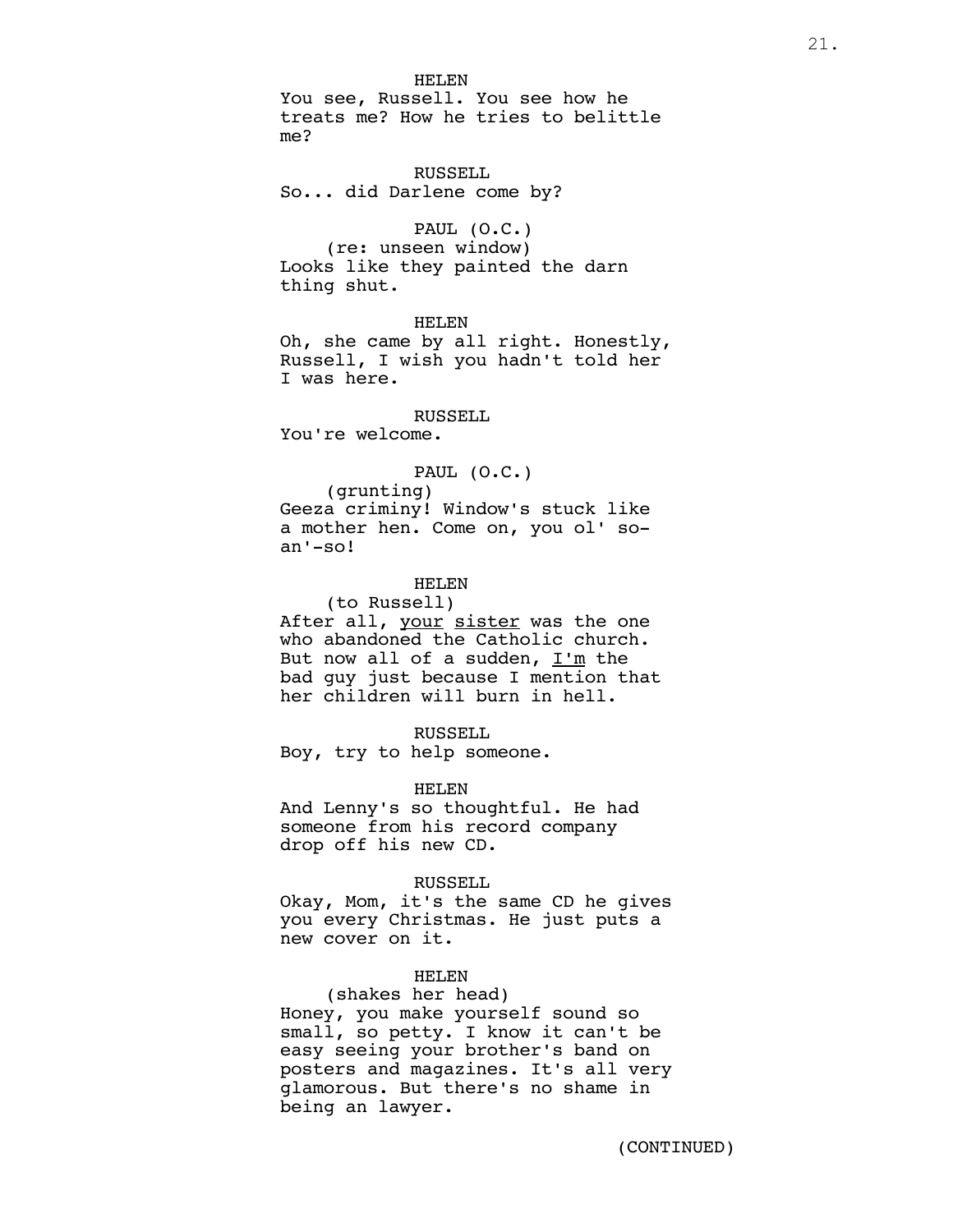RUSSELL I'm not a lawyer.

PAUL (O.C.) (struggling at window) Doggone it to heck and back!

# HELEN

(to Russell) Well, whatever you are, there's no shame in it.

#### RUSSELL.

I've told you a hundred times. I'm a Claims Adjuster! And Lenny's not in Pink Floyd! He's in Pink Lloyd! It's a goddamn tribute band! It's fake! They pretend they're Pink Floyd!

PAUL (O.C.) Russell, don't yell at your mother! She could still be very sick.

Helen takes Russell's hand.

# HELEN

(sincerely) Maybe if you saw someone about this distructive jealousy of yours. I know therapy hasn't helped your sister, but that's no reason it couldn't help you.

We STAY ON RUSSELL stifling himself, as WE HEAR PAUL GRUNTING at the window, then,

> PAUL (O.C.) Ah-hah, here we go!

Now we HEAR THE WINDOW SLIDE OPEN: *Whoosh!*

Then HEAR:

PAUL (O.C.) (CONT'D) Whah-whoop...

Russell and Helen look over now.

ANGLE ON: THE WINDOW

Where we see the opened window -- but Paul has disappeared.

#### **EXT. FUNERAL - DAY**

From a LONG SHOT, we see the gathering at the graveside, as we HEAR THE PRIEST reading from *Book of the Dead.*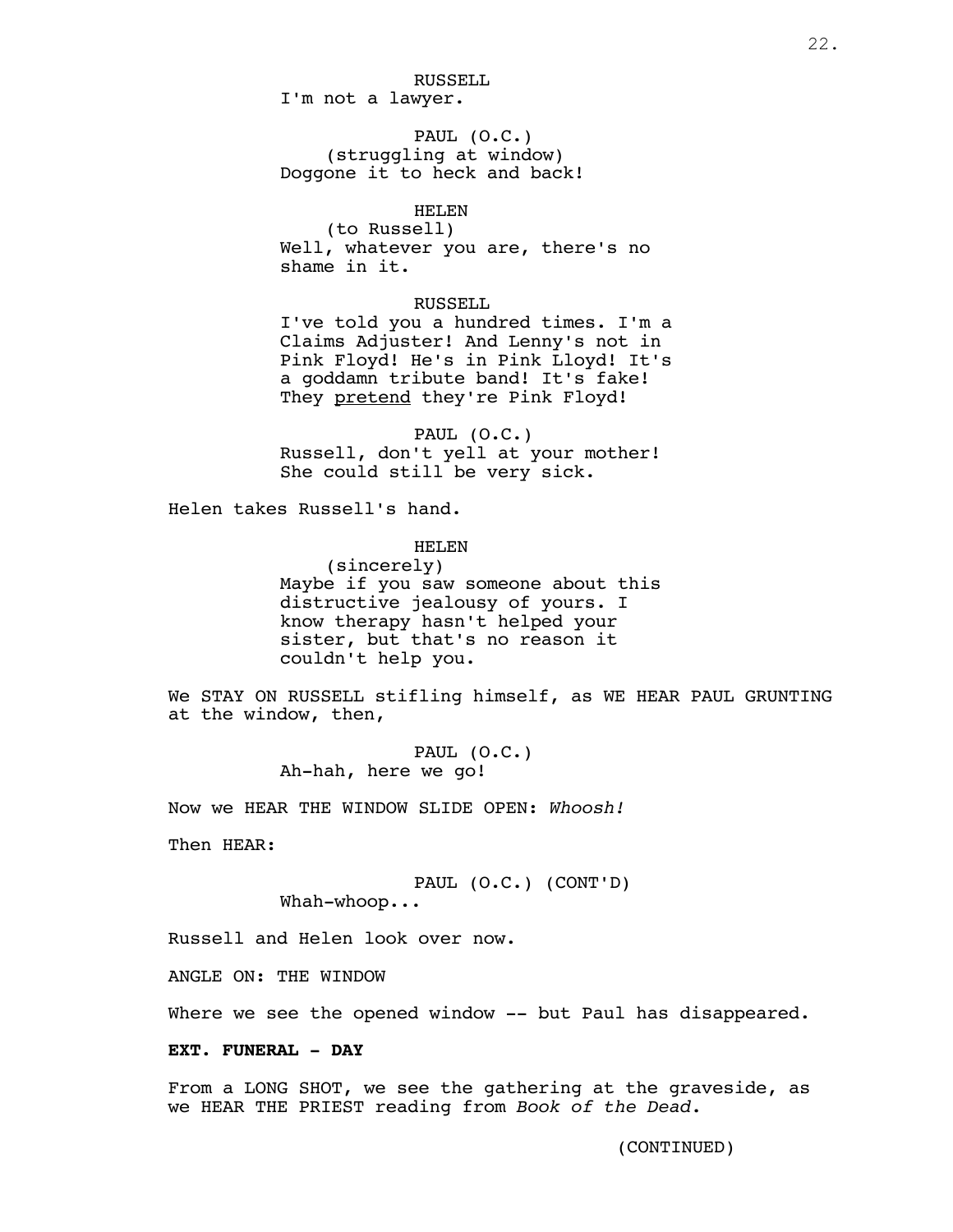**PRIEST** ...in company with Christ, who died and now lives in peace...

RUSSELL (V.O.) I'm still in shock, I guess. Numb maybe.

CAMERA MOVES ALONG THE FACES OF THE MOURNERS -- Darlene and family, the Nun, Lenny, Russell...

> RUSSELL (CONT'D) Suddenly I wish I'd known my dad better. Certainly I loved him. I even liked him. But I didn't know him...

PRIEST May they rejoice in Your Kingdom, where all our tears are wiped away...

RUSSELL (V.O.) ...maybe I didn't know him because I only saw him in the shadow of my mother.

Finally, CAMERA COMES ACROSS Helen, regal/stately in her grief, decked out in black and purple -- Mary Todd Lincoln.

> RUSSELL (V.O.) (CONT'D) Curiously, the funeral was just the antidote my mother needed to rebound from death's door. The doctors were, of course, flabbergasted. The truth is, "Martyred Widow" was a role she was born to play.

As the Priest puts the book down, and clears his throat, Lenny turns and digs his guitar out of its case.

> **PRIEST** And... now, uh... Paul's loving son Lloyd...

> > LENNY

Lenny.

PRIEST

What?

LENNY Lenny. My name's Lenny. Not Lloyd.

PRIEST Lenny... has written a song. (MORE)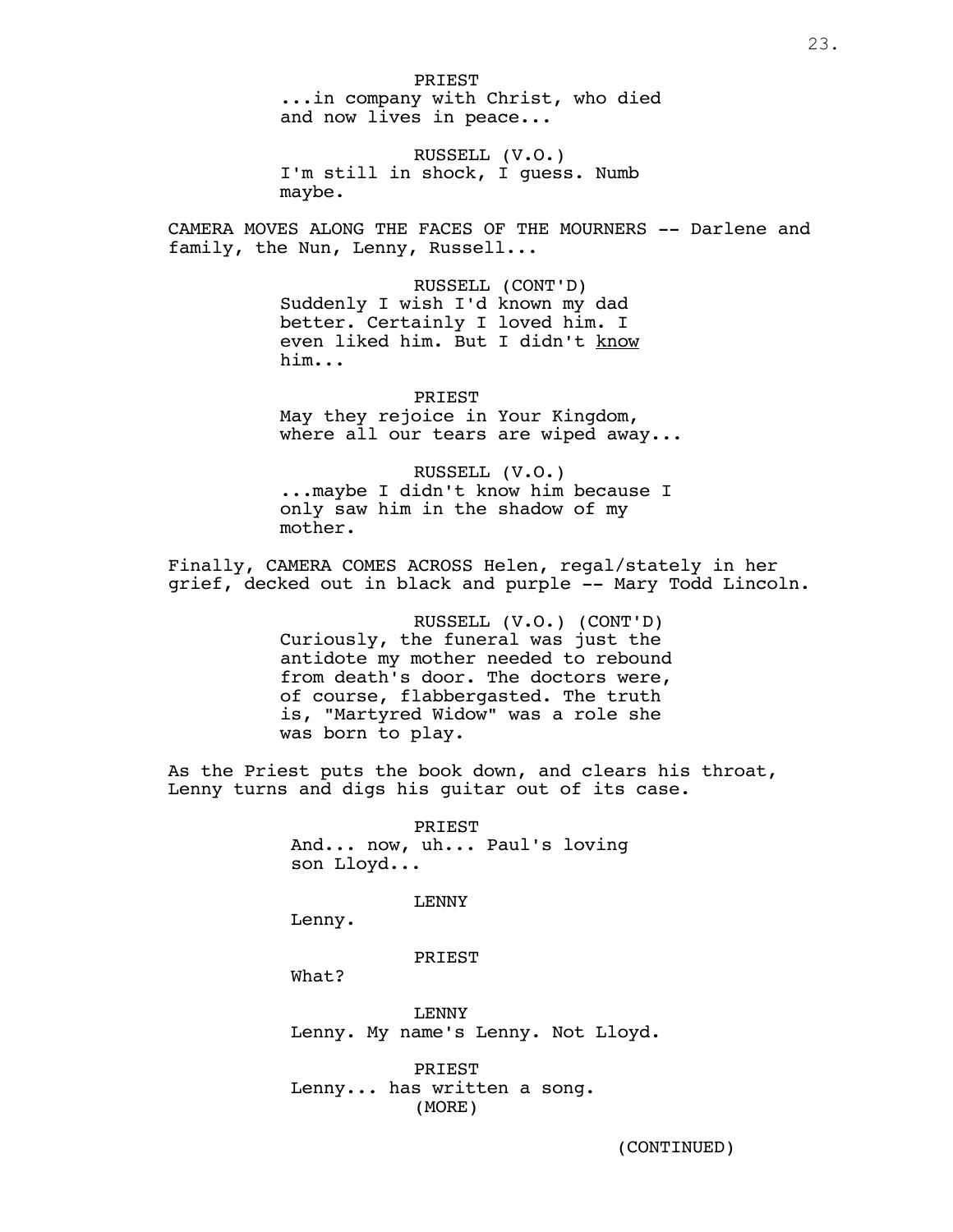PRIEST (CONT'D) A loving tribute to his father... that he'd like to sing now...

LENNY (latching the strap) Thanks, man. (to mourners) S'cool you're here, man. 'Cause a my dad, ya know. Paul Nirth. This is for you, Dad...

HE PLAYS A FEW CHORDS, as we see people sweating in the afternoon sun, barely hanging on.

LENNY (CONT'D)

(sings) *What courage it took. What mattered the cost?/When Dad battled that window and lost.*

The CAMERA PANS across a few baffled faces.

LENNY (CONT'D)

(sings) *With a final heave-ho, He took to the air And flew to the sidewalk below Like a giant ripe pear.* 

Now many faces look fairly astonished.

LENNY (CONT'D)

(sings) *So you're dead weight now, And they've shoved you in a box. They'll drop you in a hole, Dad, And leave you like some rotting lox.*

Helen listens blithely oblivious, somehow extending a wide margin of artistic latitude here.

# LENNY (CONT'D)

(sings) *Goddamn, goddamn that window, man! Goddamn, that thing was stuck! Stupid window ate my dad, And now I miss him like fuck!*

A beat. Some HESITANT/AWKWARD APPLAUSE, while the Priest looks like he might actually be on the verge of a stroke.

# **EXT. GRAVEYARD PARKING LOT - MOMENTS LATER**

As CARS PULL OUT of the adjacent parking lot, MOURNERS APPROACH THEIR CARS.

24.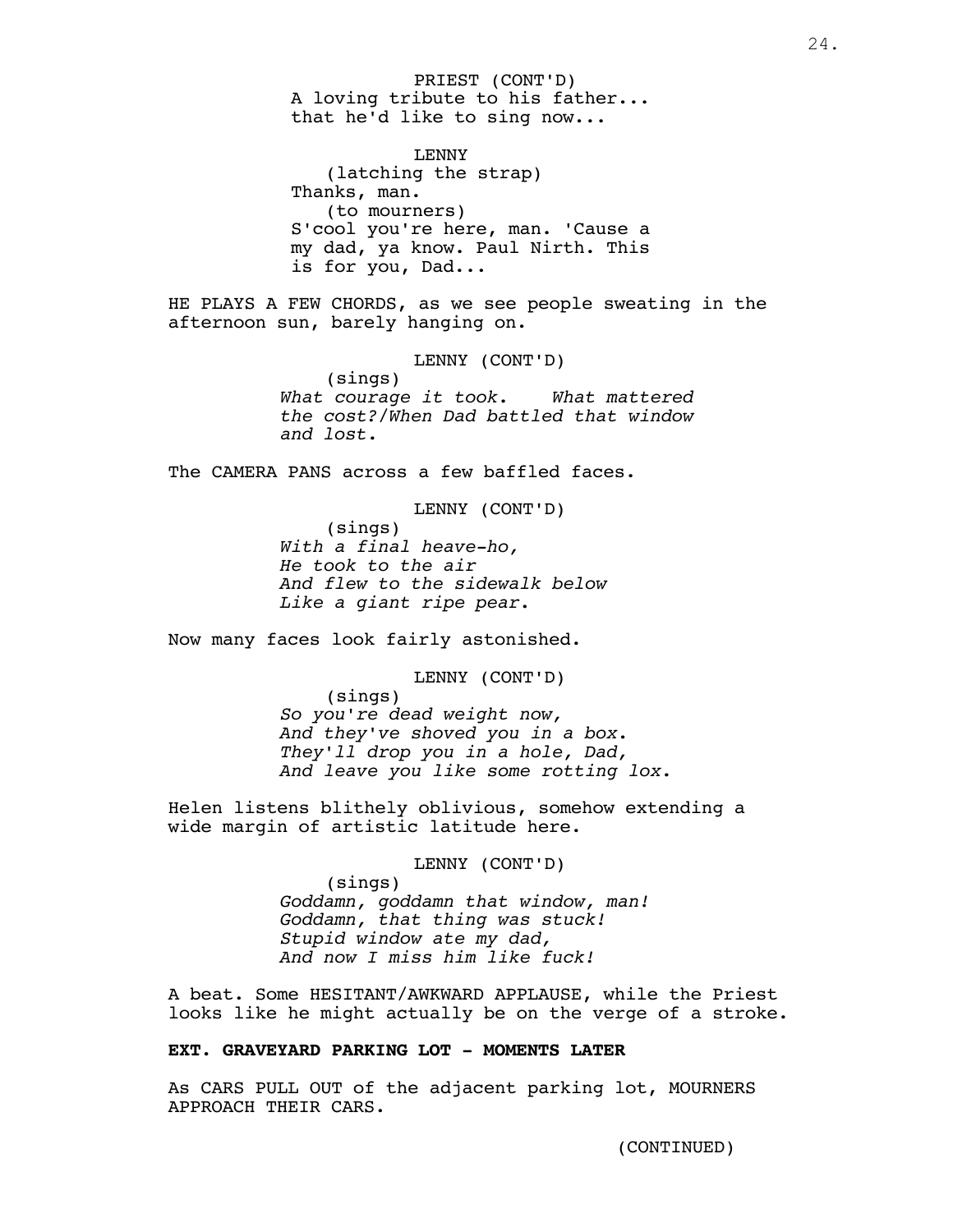Russell accepts a hug from a mourner. The mourner moves off, Darlene approaches.

> DARLENE You'd think by now Lenny woulda choked on his vomit and died?

But Russell is distracted by something -- he sees a BOAT-LIKE '99 CADILLAC parked askew across two parking spaces.

> RUSSELL (watching it) Darlene? How did Mom get here?

We now SEE HELEN opening the car door, gettng in and virtually disappearing behind the wheel. Russell's eyes widen when he hears the ENGINE FIRE UP.

> RUSSELL (CONT'D) Shit. (yells) Mom! (starts running) Mom!

He gets to the car and bangs on the window. The window rolls down and Helen's little face looks up at him.

> RUSSELL (CONT'D) Mom, what are you doing?

> > HELEN

I'm going home.

RUSSELL But this is dad's car. You can't drive this.

HELEN Russell, he's dead. I don't think he'll mind.

RUSSELL No, I mean you can't drive it. You don't even have a driver's license.

HELEN (looks at him) Where did you learn to be so hurtful?

RUSSELL I'm sorry, but... Listen, why don't you scoot over? I'll drive you home.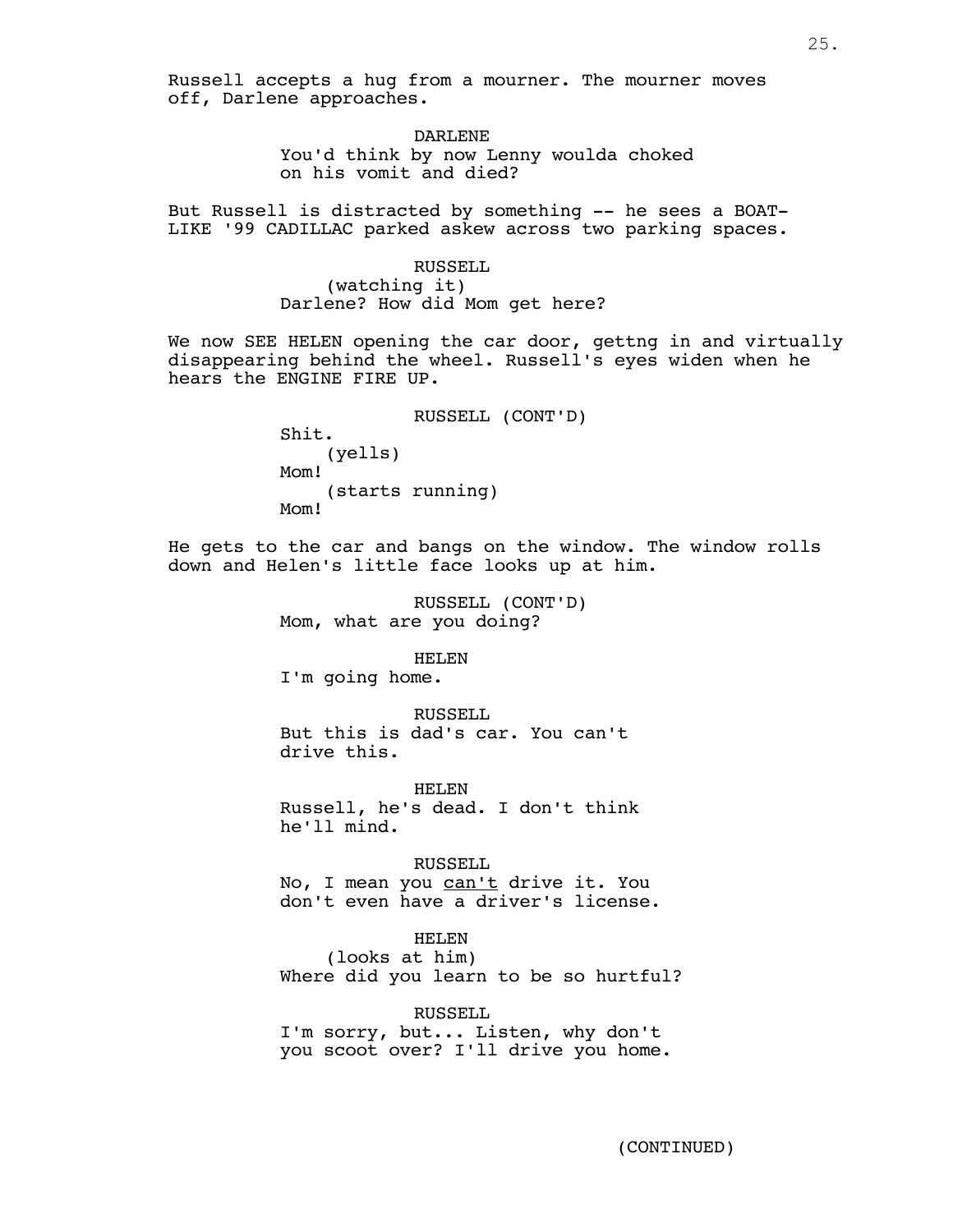#### HELEN

I just buried my blessed husband of 50 years, and this is how you treat me?

RUSSELL But you can't even see the road.

HELEN I drove here, didn't I?

RUSSELL (looks at the haphazard parking job) Well, yes... in a manner of speaking.

HELEN And now you're determined to take away the only thing in life that matters to me now?

RUSSELL (thinks about it) Dad's car?

HELEN (you moron) My in-dependence.

#### RUSSELL

Oh. Okay, look, just let me get you something to sit on. Something to lift you up a little.

HELEN

(pointedly) A booster seat?

RUSSELL A box or something. Something so you can see the road.

HELEN

(exhales) Fine. Get it.

Russell smiles apologetically and hurries off. Helen grips the top of the steering wheel and pulls herself up to see. Then, while she clutches the steering wheel with one hand, she reaches for the gear shift with the other, throws the car in gear and hits the gas pedal. THE CAR FLIES OUT OF FRAME... BUT BACKWARD -- hurtling at breakneck speed past SEVERAL DIVING AND SCRAMBLING MOURNERS, PLOWING INTO AND OVER A PARKED MOTORCYCLE, crumbling it, rolling it under its belly and then finally THE CAR SMACKS INTO one of Sacramento's MAJESTIC OAKS.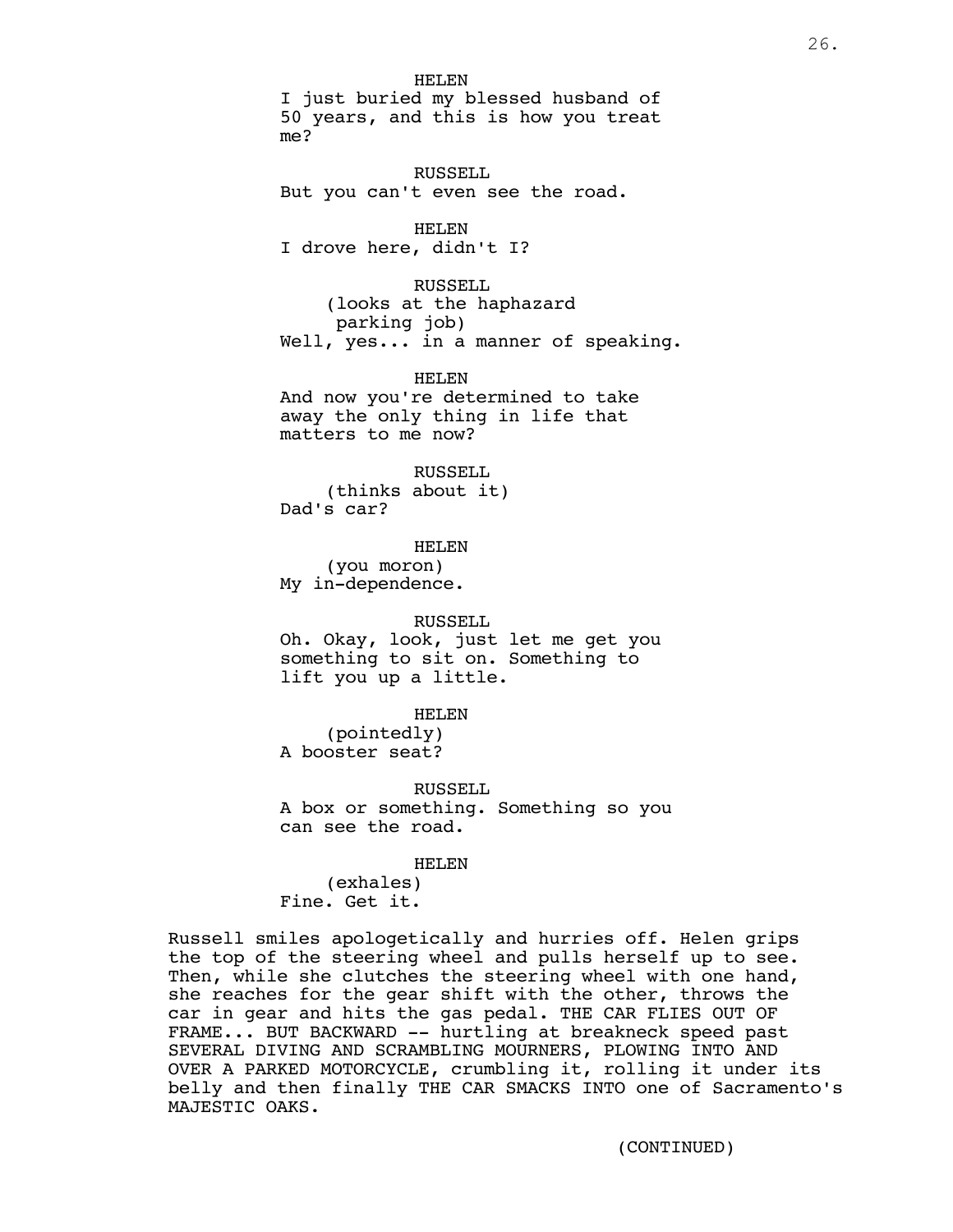For a brief moment, people are, of course, stunned -- Russell being not the least of them. Then, suddenly, FROM THE GRAVE SITE, WE HEAR A MAN SCREAM and see a Hispanic man RUNNING DOWN THE HILL, THROWING A SHOVEL ASIDE AS HE DOES. The man HURLS HIMSELF ONTO HIS MOTORCYCLE... now little more than a METAL DOOBIE.

**JESUS** 

Esa es motocicleta! Tu chocastes mi motocicleta! Oh, Dios Mio! Tu chocastes mi motocicleta!

He tries in futility to piece the bike together like a delirious madman beside a fallen comrade.

> JESUS (CONT'D) Que boy hacer sin mi motocicleta? Como boy atrabajar? Como boy darle de comer a mi familia? Estoy jodido!

Everyone watches him, including Helen who has pulled herself up to see. After a moment, he stands and yells at Helen - who quickly locks the car door.

> JESUS (CONT'D) Tu! Tu hicistes esto!

WOMAN STANDING NEARBY (to her husband) What did he say?

MAN STANDING NEARBY I don't know. (to Jesus) What did you say?

**JESUS** 

(to man) Oue?

MAN STANDING NEARBY

What?

JESUS Yo, no hablo Ingles! Pero esa mujer choco mi motocicleta!

MAN STANDING NEARBY (quietly to wife) He's an illegal.

Helen's eyes widen at Jesus's points at her. She then opts for the only alternative to being raped and killed by an angry and dirty illegal Mexican -- SHE PUTS THE CAR IN DRIVE AND FLOORS IT, ZIPPING PAST THE HISPANIC MAN AND OVER HIS FOOT.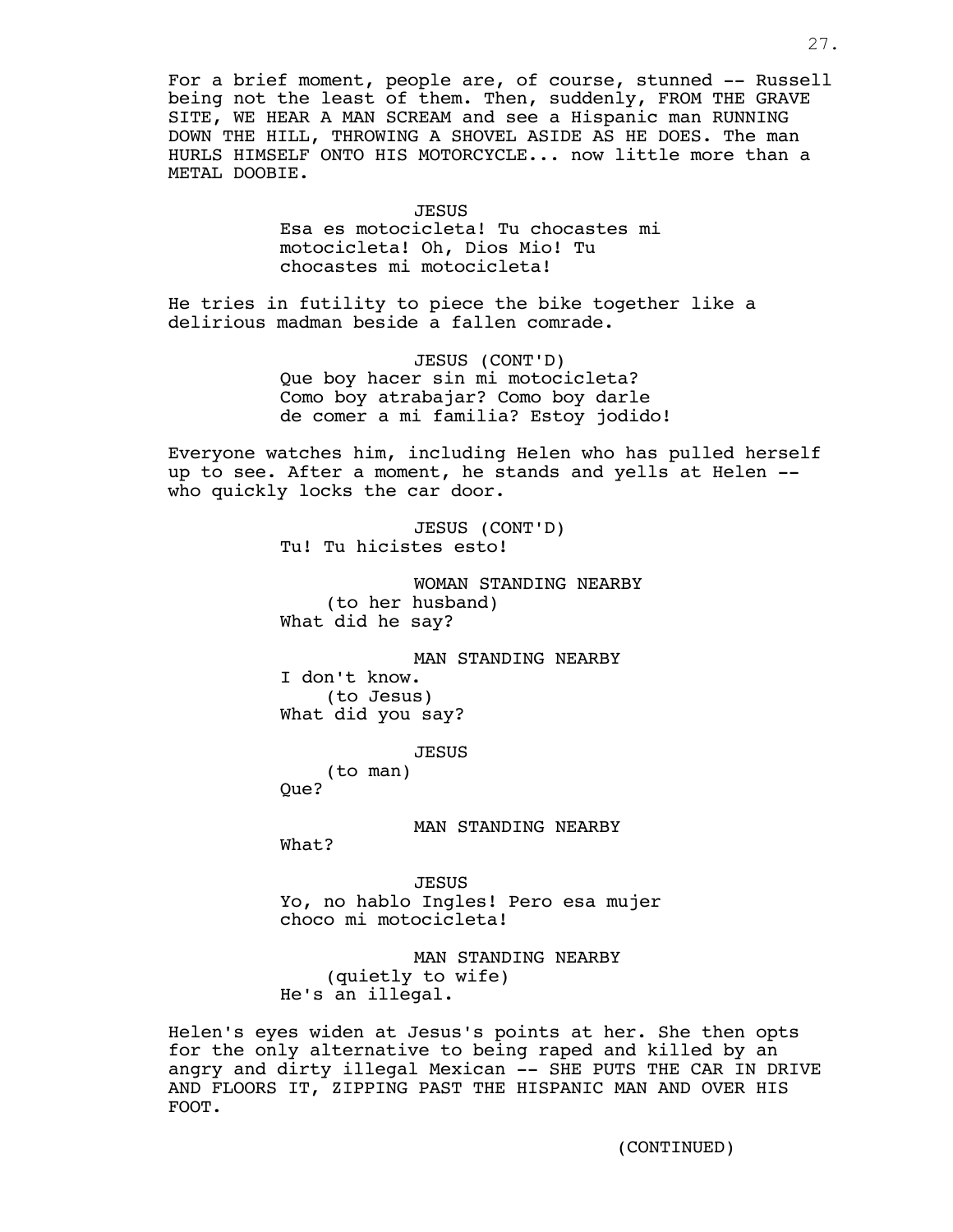Jesus grabs his crushed foot and falls over, and as various mourners again scramble and dive out of the way, Russell chases after his mother.

# **EXT. NIRTH HOUSE - LATER**

This is the house where Russell, Darlene and Lenny grew up. It's small, a lawn, a large living room window looks out.

# **INT. NIRTH LIVING ROOM - SAME TIME**

A knock-off painting of horses running in a meadow, a knockoff Hummel on the side table next to a floral couch. There are doilies, framed pictures, knickknacks -- it's, well, the living room of an elderly couple.

A modest spread of food is on the dining room table, where THREE OR FOUR MOURNERS MILL ABOUT (including some MEN PAUL'S AGE). Darlene's husband and kids are there somewhere. Lenny, on the couch, has the Nun cornered.

> LENNY No, seriously, I love the way you guys help those little hairlip kids.

Russell enters. Lenny sees him.

LENNY (CONT'D) (to Nun) Gotta talk to my brother.

Lenny struggles to get up with his drink. The Nun finally gives him a shove to help him stand.

> LENNY (CONT'D) Russell, ya got a minute?

> > RUSSELL

Oh God no.

LENNY Need to talk to you 'bout some stuff...

Russell stops impatiently.

LENNY (CONT'D) (confidentially) What'd ya think this house is worth? Ballpark.

Russell just stares at him.

LENNY (CONT'D) I'm guessin' around 500-k. Now, lemme ask you this...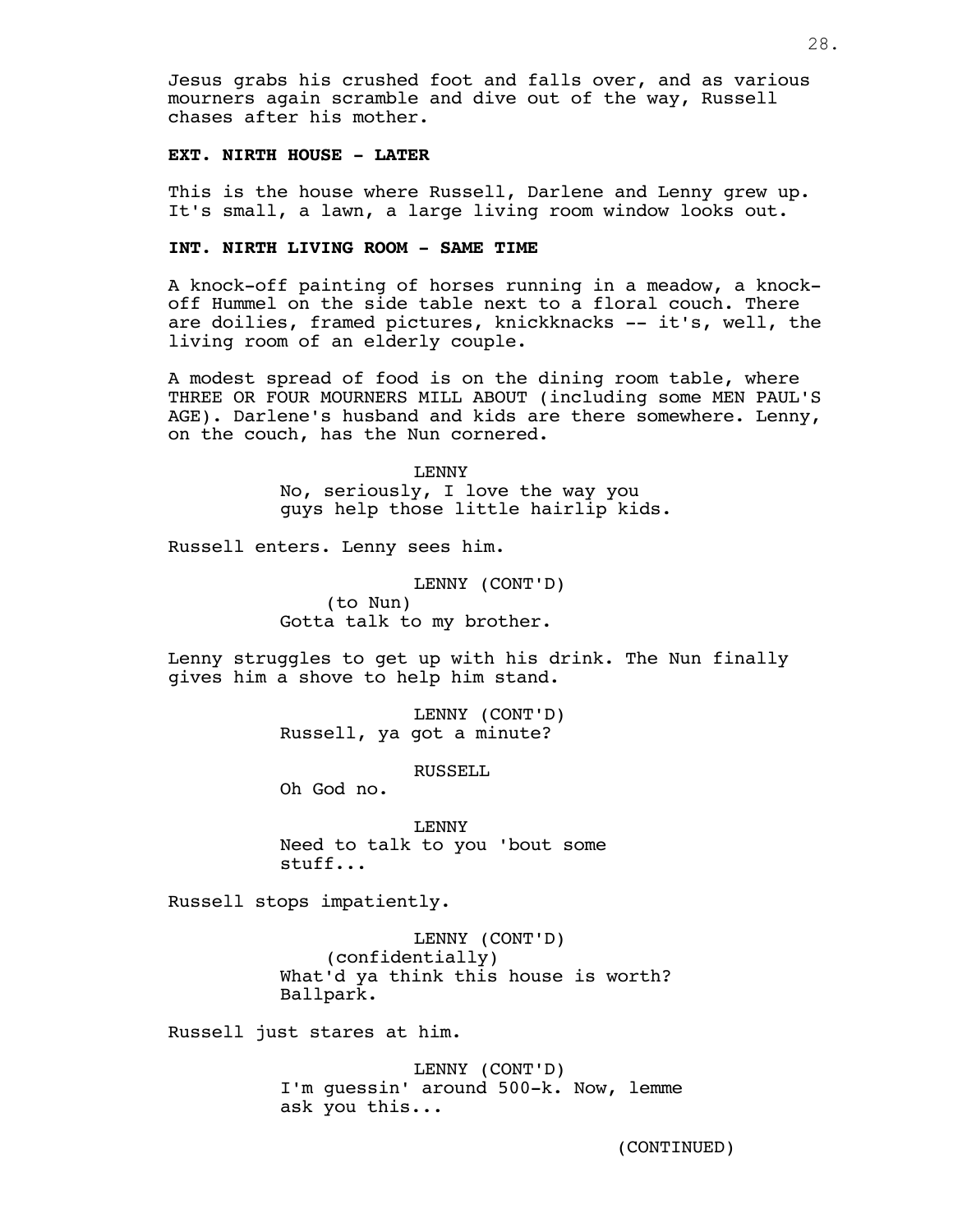RUSSELL

No.

LENNY 'Cause this is where all your law school crap is gonna come in handy.

RUSSELL Didn't go to law school.

#### LENNY

There's a legal thing, y'know, that you can do legally, so as to have a person of obvious mental incontinence locked up in a nut house.

# RUSSELL

A nut house?

#### LENNY

Yeah, okay, Mr. PC -- an "insane asylum." The point is, what judge is gonna look at her an' say, "Whoah yeah, she's not fuckin' crackers"? (off Russell's look) State pays for everything.

Darlene has entered from the bathroom with tissues.

# DARLENE

(wiping tears) Oh God, Russell. What happened? What happened here?

#### RUSSELL

I don't know, Darlene. He slipped is all. Although, some of his friends think he may have jumped.

DARLENE No, no. How did this happen? You said she was dying.

RUSSELL She said she was dying.

#### LENNY

Darlene, there's still half a bottle of gin over there. Better hurry.

DARLENE

Fuck off, Lenny.

LENNY Him and me were talking here.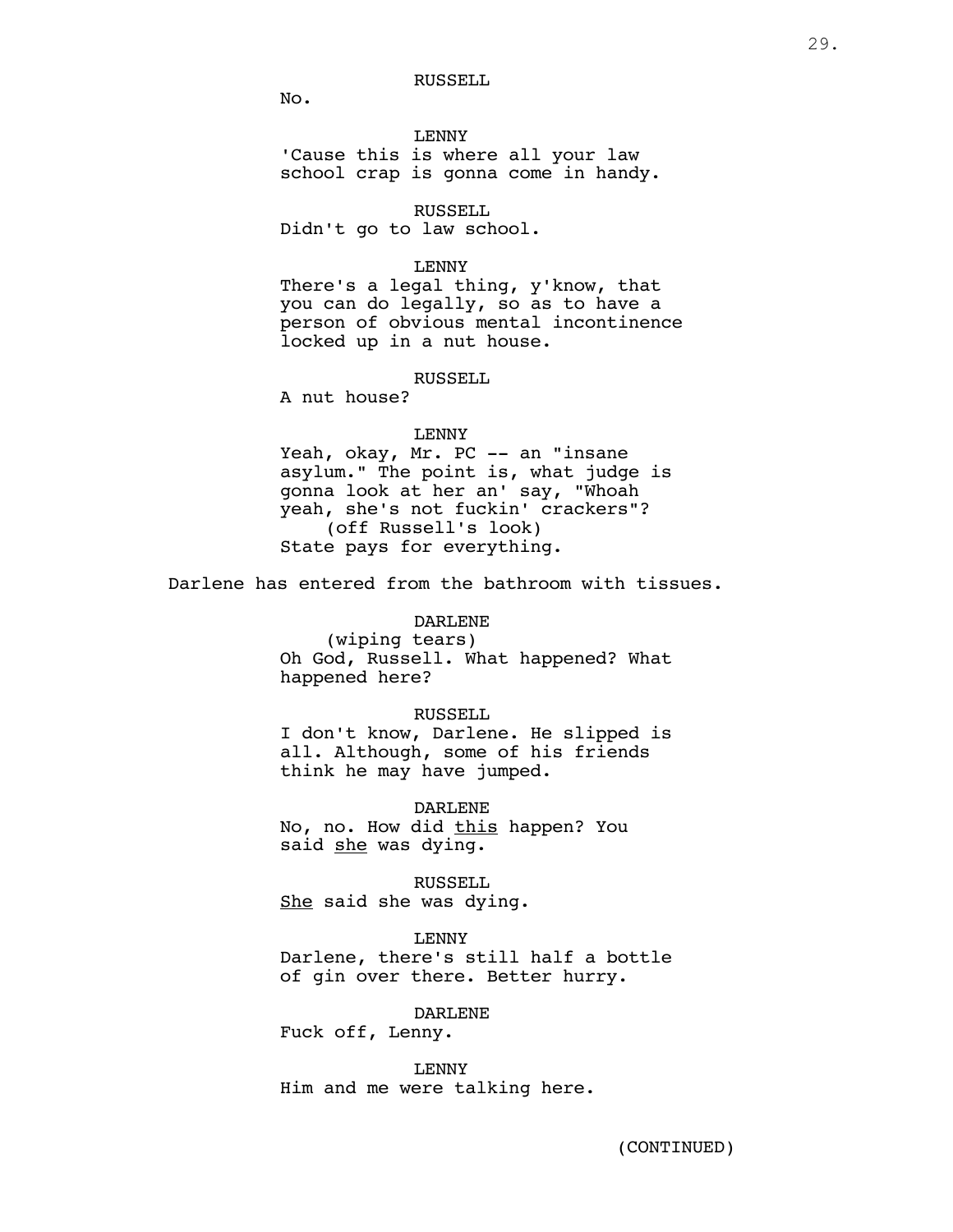DARLENE (ignores Lenny, takes out pills) So, Russell, how long is this shit gonna go on?

RUSSELL Go on? You mean, when is she gonna die?

DARLENE

I'm askin'.

She gobbles the pills.

LENNY (to Russell) Okay, another thought, and don't say no right away--

#### RUSSELL

No.

LENNY What if there was an accident of some sort?

Russell looks off, shakes his head.

LENNY (CONT'D)

Not talkin' 'bout nothin' elaborate. A brake fluid situation, for instance. She can barely drive as it is.

DARLENE You're an idiot, Lenny.

RUSSELL Wait a minute. Mom. Where is she?

DARLENE

Ask Lenny. He was supposed to go down and post bail.

RUSSELL Darlene, you were supposed to do it.

LENNY How'm I supposed to post bail, Darlene? I don't even have a credit card. (then) Next time, think.

RUSSELL

Shit!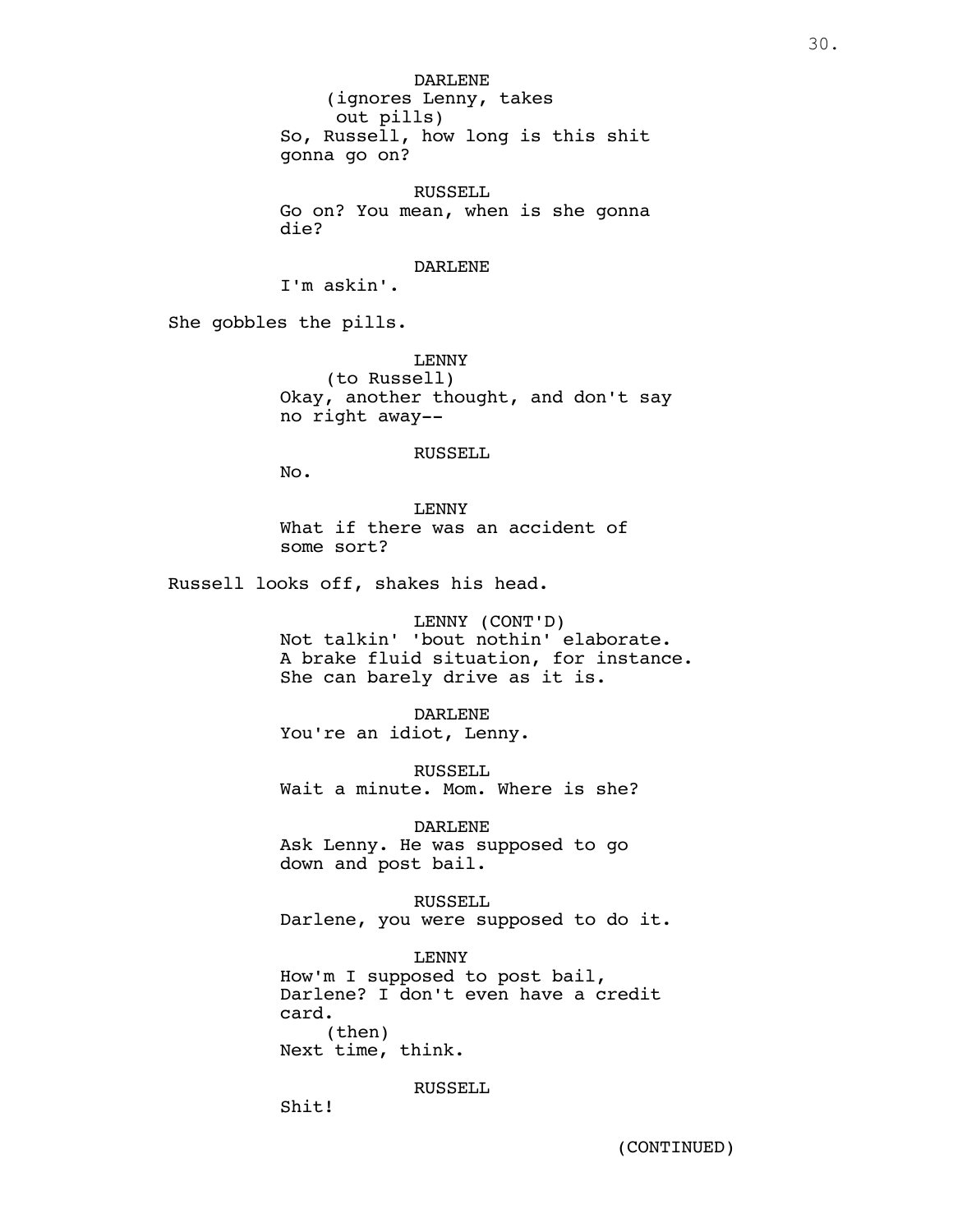# **INT. POLICE ADMITTING DESK - CONTINUOUS**

This is a BULLETPROOF GLASS ENCLOSED AREA just down from the holding cells. One side faces the lobby where civilians can enter and post bail, the other side is a security door where A COP HAS BEEN BUZZED IN. The Cop crosses to TWO OTHER COPS.

> COP #1 Eighty-one-twenty, Nirth... I thought someone was coming in to post?

COP #2 (checks an overhead greaseboard) Nope. Nothin' yet.

COP #1

Well, here...

Cop #1 pulls a DIRTY SOCK out of his pocket, and dumps its contents on a table -- CRUMPLED DOLLAR BILLS AND CHANGE.

COP #2

What's this?

COP #1 The other inmates took up a collection for bail.

# **EXT. POLICE STATION - LATER**

Russell is walking his mother out to the car. She is silently fuming.

> RUSSELL (V.O.) They say that a mother is the glue that binds a family.

He opens the door for her. She slides in, silently. He closes the door, walks around.

> RUSSELL (V.O.) (CONT'D) My mother is more than glue, she's an ancient tar pit. Her children, the hapless egrets and wildebeests struggling in futility to escape, certain only of a slow suffocating death.

He gets in the car, smiles apologetically his mother. Chilly.